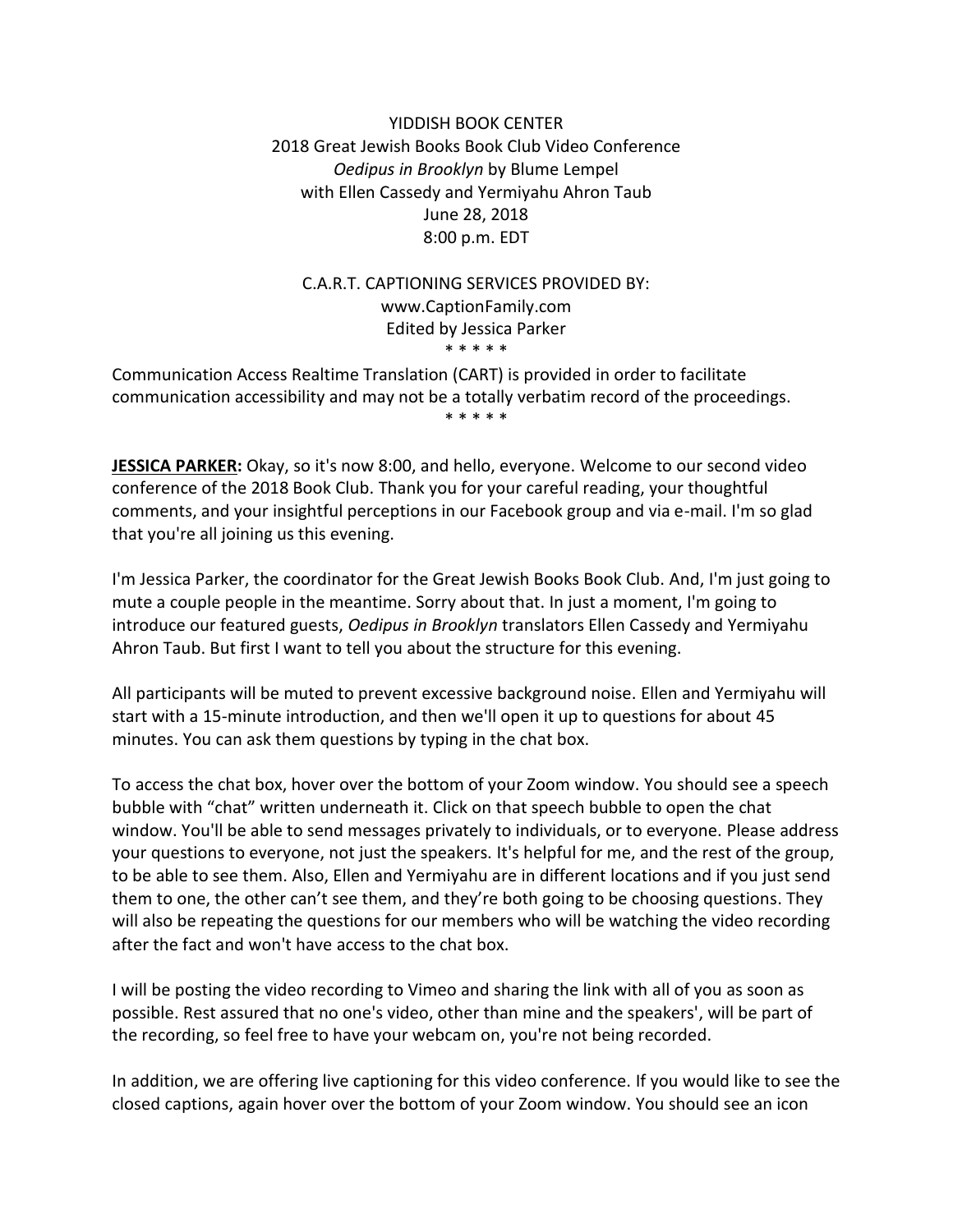that says "CC," which stands for "closed captioning." To turn them on, click on that "CC" icon. To turn them off, click on the "CC" icon again. There is a 4- to 5-second lag time with the captions as a result of the software integration and the fact that it's being live-captioned. So, thank you, Heidi. And, if you use the closed captioning, I'm keen to receive your feedback afterwards, so please do call or email me to let me know about your experience.

And, if you're having a technical difficulty or issue this evening, please send a private chat message to me, I'm Jessica Parker, brackets, Yiddish Book Center in the chat options. You can email me at bookclub@yiddishbookcenter.org, or call me at 413-256-4900, extension 131. I'll be muting myself, so it won't be interrupting the rest of the webinar.

So, without further ado, I would like to introduce our speakers.

Ellen Cassedy is the author of *We Are Here: Memories of the Lithuanian Holocaust*, a prize-winning account of her journey into her family past in Lithuania, and how Lithuania today is encountering its Jewish cultural history. Ellen was a fellow in the Yiddish Book Center's Translation Program in 2016, where she translated a collection of short stories by the late Yiddish writer Yenta Mash. That collection will be published this fall by Northern Illinois University Press, entitled *On the Landing*. And, it's available for pre-order now. Ellen joins us tonight from New York City.

And, Yermiyahu Ahron Taub is the author of *Prodigal Children in the House of G-d: Stories* (2018), and six books of poetry, including *A Mouse Among Tottering Skyscrapers: Selected Yiddish Poems*, "Preparing to Dance: New Yiddish Songs," a CD of nine of his Yiddish poems set to music, which was released in 2014. His short stories have appeared in publications such as *Hamilton Stone Review*, JewishFiction.net, *Penshaft: New Yiddish Writing*, and *Verdad Magazine*. A 2018-2019 Yiddish Book Center Translation Fellow, Yermiyahu is translating three memoirs by Rachmil Bryks right now. Yermiyahu joins us tonight from Washington, D.C.

So, thank you both. It's a pleasure to have you. And now I will unmute you both, and turn it over to you. Just give me one moment. Apologies. Please.

**ELLEN CASSEDY:** Okay. So, I'm Ellen Cassedy, and it's really a pleasure to join all of you tonight. Really looking forward to hearing what you have to say about this amazing writer, Blume Lempel.

And, by the way, Blume Lempel died in 1999, we never met her, but when we met some of her heirs, they pronounced the name "Lem-PELL," not "Lempl," so that's what we do, too.

So, how did it happen that we got ourselves connected to this writer and these stories? It began years ago, when my mother died fairly young, and I decided that I would study Yiddish as a memorial to her.

My mother was Jewish, unlike my father, which is where the name Cassedy comes from, in case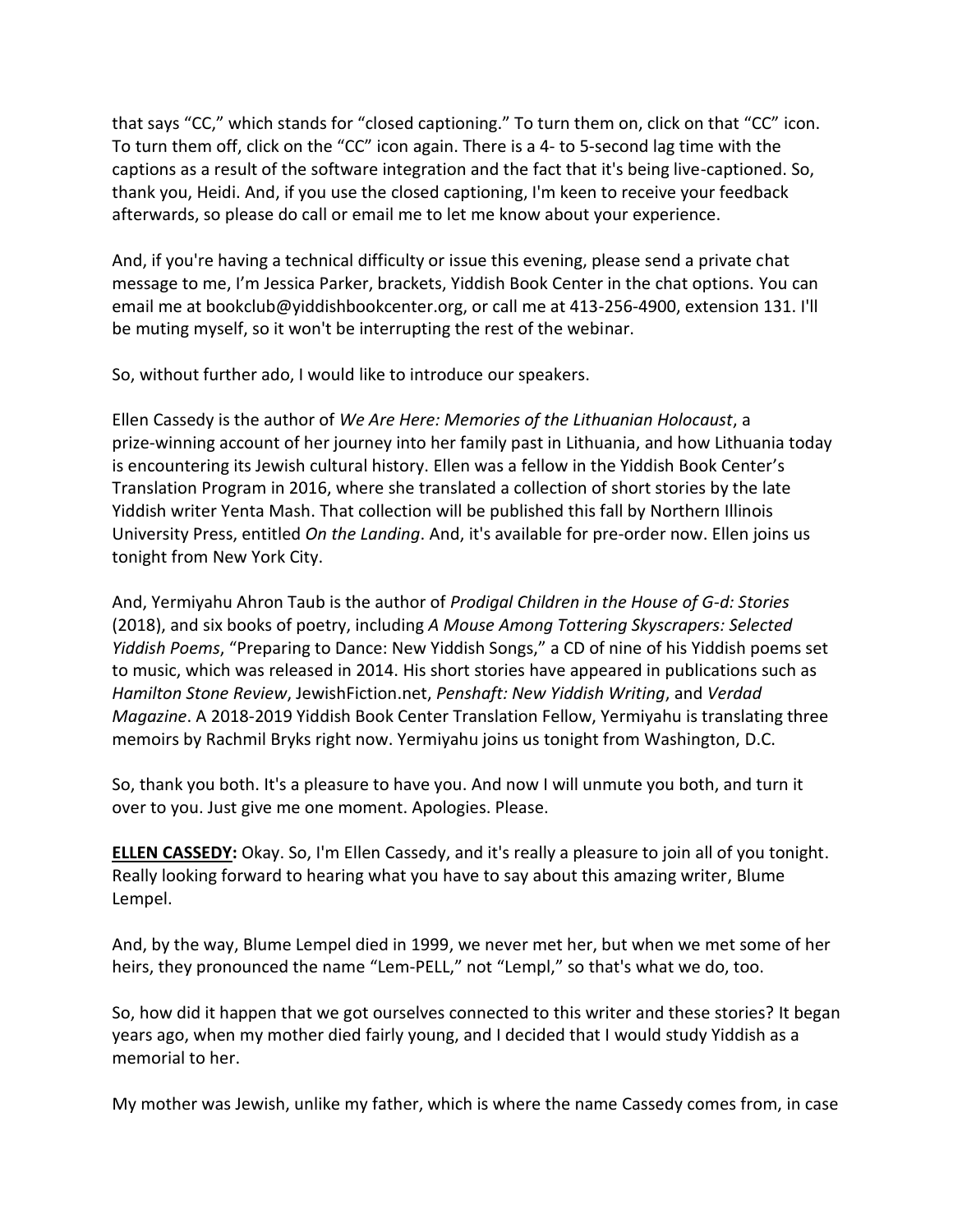you were wondering, and she grew up around Yiddish. She didn't actually speak the language but she would sprinkle a word here and a word there into her conversation and after she died I found myself missing those little hints of Yiddish.

So, I decided to start studying Yiddish and it was both as a memorial to her and as a way to find a home within Jewish culture. I started studying Yiddish in Philadelphia and my first teacher was a man named Max Rosenfeld, who was a native speaker and he himself was a translator, too. And, early on, I told him that I wanted to try my hand at translating. And he went straight to his bookshelf and he pulled off the shelf a little gray volume by Blume Lempel, and he showed me that she had inscribed it to him personally. And here's the inscription in the book.

And then I met Yermiyahu at our monthly Yiddish reading group in Washington, D.C., where I lived at the time, and we opened up this little gray volume and started to read, and we were completely blown away by what we found. It was really unique writing, experimental, taboo-defying, and lyrical. And we didn't think we had ever seen anything like it in any language. So, we wondered, who was this woman? Where did she come from? What was it all about? How did she arrive on this planet?

So, we went hunting, and we looked for people who had known her and we started looking for her papers, and we found a whole trove of her papers in someone's attic.

And now Yermiyahu will tell you a little about himself and about what we found out about Blume Lempel and her life.

**YERMIYAHU AHRON TAUB:** Thank you, Ellen. And thank you to Jessica Parker and the entire YBC team for making all this possible. Special thanks to Eitan Kensky, Miranda Cooper, and Jessica for that amazing reference collection on Blume on the YBC website. It's really an amazing resource.

So, I, too, have a Philadelphia connection. I grew up in an ultra-Orthodox Jewish family, surrounded by Jewish languages, including Yiddish. I intensively studied Yiddish as an adult. And, I've been involved in the Yiddish culture as a writer, poet, translator, and reader for over 25 years. And now to Blume.

Blume Lempel was born Blume Pfeffer, Blume Leye Pfeffer, in 1907 in a shtetl, called Khorostkov, in what was then Galicia, later Poland, and now Ukraine, in what she described as "a white-washed room by the banks of a river that had no name." She never had much of a formal education. She was pretty much self-taught. In later years, she said, "My father believed that all a girl needed to know was how to cook a pot of food, sew a patch, and milk a cow. In Poland," she said, "I didn't write at all. I only dreamed of writing." But as she dreamed, she stored up observations that would later appear in her work.

All her life, her childhood self remained accessible to her -- as "the girl whose tides ebb and flow on my sandy shores to this day."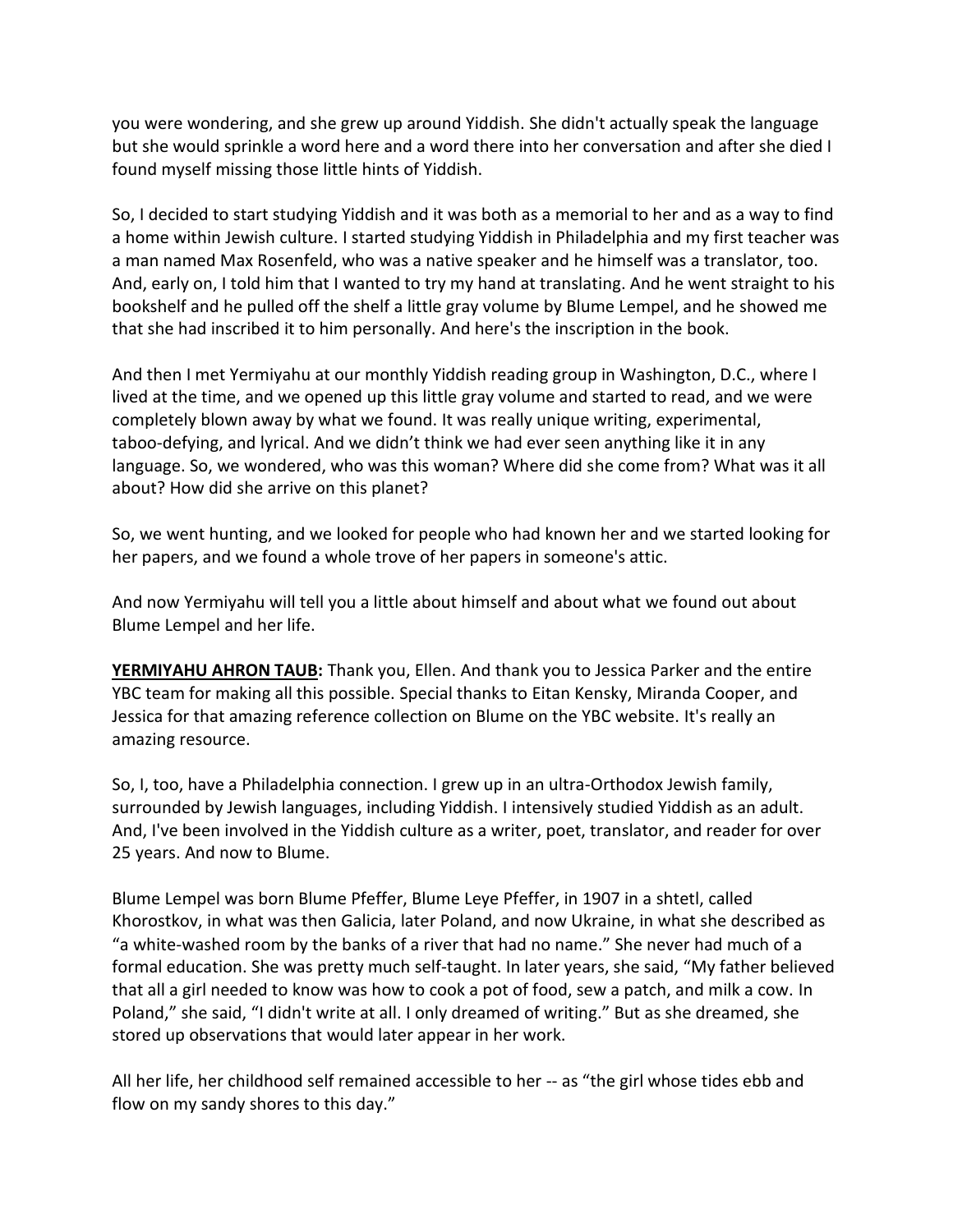By the way, just wave if you can't hear me. This technology is new to me, so just give a shout out.

For a time, Blume's childhood world seemed safe and secure. But when she was 12, her mother died of a heart ailment, and when her father remarried, Blume was pressed into service as a housekeeper and nursemaid for him and his new wife and their young child. In the meanwhile, her brother Yisroel, whom she adored, had been imprisoned for militant Communist activity and escaped and fled to France. In 1929, at age 22, Blume, also, left Khorostkov.

Her plan was to become a pioneer in Palestine, but on the way, she stopped off in Paris to visit Yisroel, who'd settled in the Jewish immigrant neighborhood of Belleville, there in Paris. Blume fell in love with the City of Light. She abandoned her pioneer Palestine plans—try saying that a thousand times—and found a job in a fur factory, where she met her husband, Lemel Lempel. They started a family. And her dream of becoming a writer began to take shape. She began writing poems and meeting other Yiddish writers.

Blume lived in Paris for 10 years, and had every intention of making it her permanent home. But then came Hitler. As World War II began, in 1939, the family was extremely fortunate to be able to flee to New York. Blume reached out to the New York Yiddish literary scene, and began to publish -- a novel and short stories. Then the news from Europe began to trickle in.

She learned that back in her hometown, her father's wife and their young son had been seized and killed by the Nazis, that her father had then set fire to the family home and hanged himself, and that on the day before the liberation of France, her beloved brother, Yisroel, who had joined the Resistance, had been arrested and shot, leaving behind a wife and two sons. As Blume later said, she "was catapulted into a deep despair. The past was a graveyard; the future without meaning." Years passed -- desolate, hopeless years. She began to burn her work.

But then came a turning point. She had two friends, Yiddish writers, who suggested that she take her despair over the Holocaust and really make it her subject, make it her own, to put her despair into words, to put it down on paper. And that idea, she said, "opened a psychological door." At that point, she was in her 40s. She opened that door in her own psyche, and the stories just came pouring out.

She was fortunate to have the support of an illustrious mentor, Avrom Sutzkever. Sutzkever was renowned throughout the world of Yiddish letters as a poet, as a rescuer of treasured Jewish texts in the Vilna Ghetto during World War II, and as the editor of the leading Yiddish literary journal *Di goldene keyt*, *The Golden Chain*, which was published in Tel Aviv. Another editor might have tried to rein Lempel in, to smooth out her rough edges, to tame her bold choices, but Sutzkever never did. Instead, he wrote to her: "You have your own words, your own observations, which you scoop out from within yourself like shovelfuls of hot coals."

And this was just what she needed. Sutzkever and Lempel corresponded for 20 years. He sent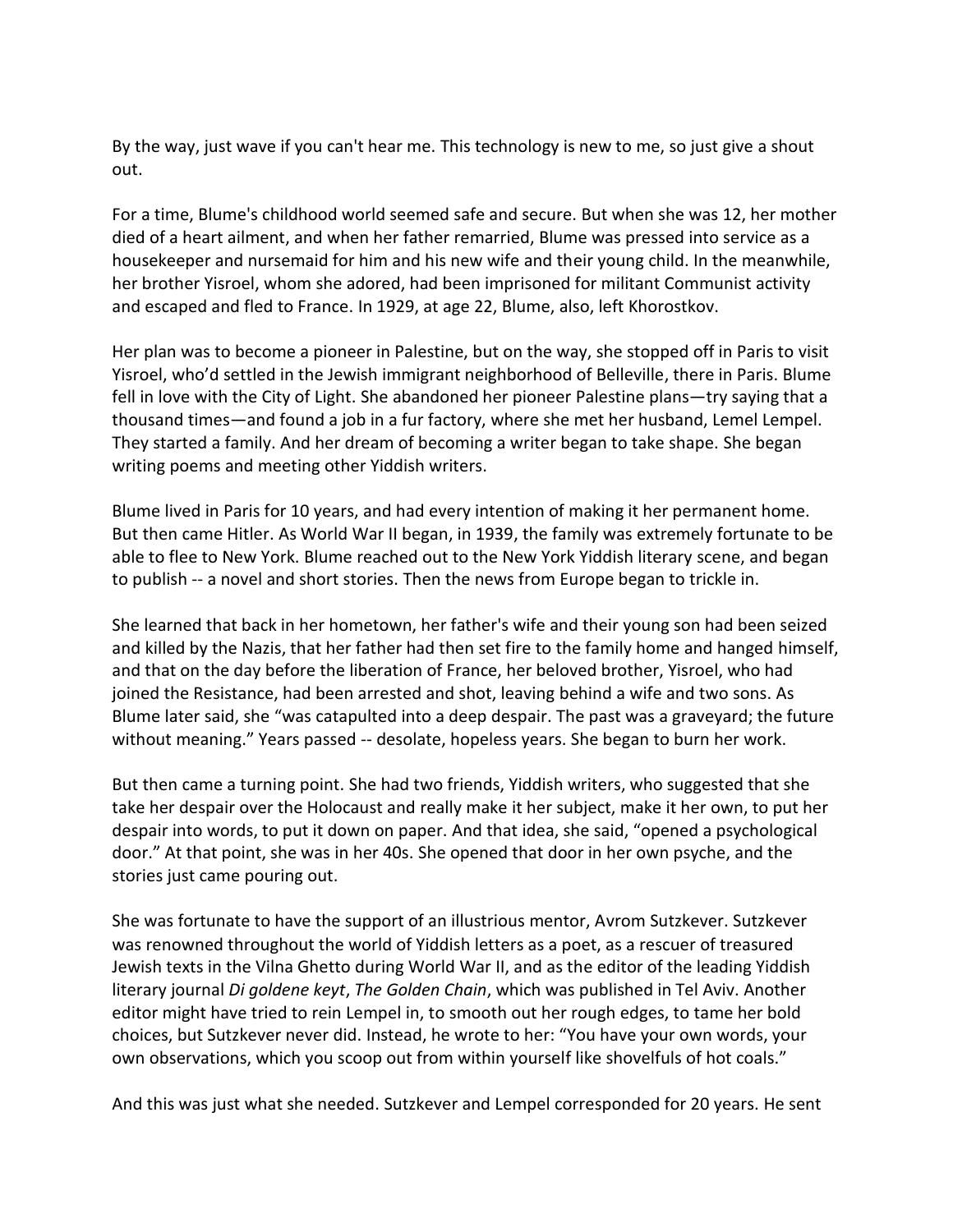her letters with his own drawings. Although Sutzkever published many of Lempel's stories, he wouldn't touch "Oedipus in Brooklyn." He considered it too shocking. Maybe he was right.

In addition to Sutzkever, Lempel received support from many Yiddish writers, including Malka Heifetz Tussman, Yonia Fain, Chava Rosenfarb, and Chaim Grade. Grade wrote to her how it was sad that her talent had flowered so late, at a moment in history when so few could read her words in the original. Perhaps this was inevitable, he said. Lempel belonged to her time and no other. He wrote to her as follows: "It is enough to make one weep, that you appeared in our literature at a time when so few good readers remained. But perhaps it could not have been otherwise. Perhaps your magical, sweet, lyrical tone could not have come into being any earlier than our autumn years. You are a modern writer in the most beautiful sense."

The painter and writer Yonia Fain wrote to her as follows: "Throughout [your] stories, time undulates, not measured or divided into past, present, and future. As long as we are alive, we carry all times within ourselves simultaneously. And who knows for sure what is fact and what is dream? And who can say with certainty how much arrival there is in going away, and how much going away in arriving? These and many other questions are woven in a natural way into your work."

Lempel's work was published in Yiddish journals all over the world -- in Tel Aviv; New York; Los Angeles; Melbourne, Australia; Paris; and South Africa. Because even after the Holocaust, Yiddish literature flourished all over the world, and Yiddish readers, who maybe before the war would have gone down to the local café in Eastern Europe to drink tea, have some chat, share their work with one another, after the war were scattered all over the world. They forged connections, through long distance, through these journals and through writing letters.

Lempel won several Yiddish literary awards, and she published two volumes of short stories. These are the two volumes that form the bulk of the stories in our translated collection. We also included the story "Pastorale" and the essay "The Fate of the Yiddish Writer," which were published in literary journals.

And now I'm going to turn it back to Ellen, who's going to speak about Lempel's body of work itself.

**ELLEN CASSEDY:** Okay. Thank you, Yermiyahu. I'm just going to say just a few minutes about the work itself. So, as you know, throughout the 150-year history of modern Yiddish literature, most of the works that were published were written by men. But it turns out that women, too, were prolific writers in Yiddish, and in recent years, thanks in large part to the Yiddish Book Center, more and more of that work is being brought up from the deep and published. So, we're seeing more of what the body of women's work was in Yiddish, but as I say, Blume Lempel was one of a kind.

As translators, we found her work so, so poetic and so rich and so dense and so idiosyncratic that we had to work very hard to capture her unique rhythms and her unique tone. She's a little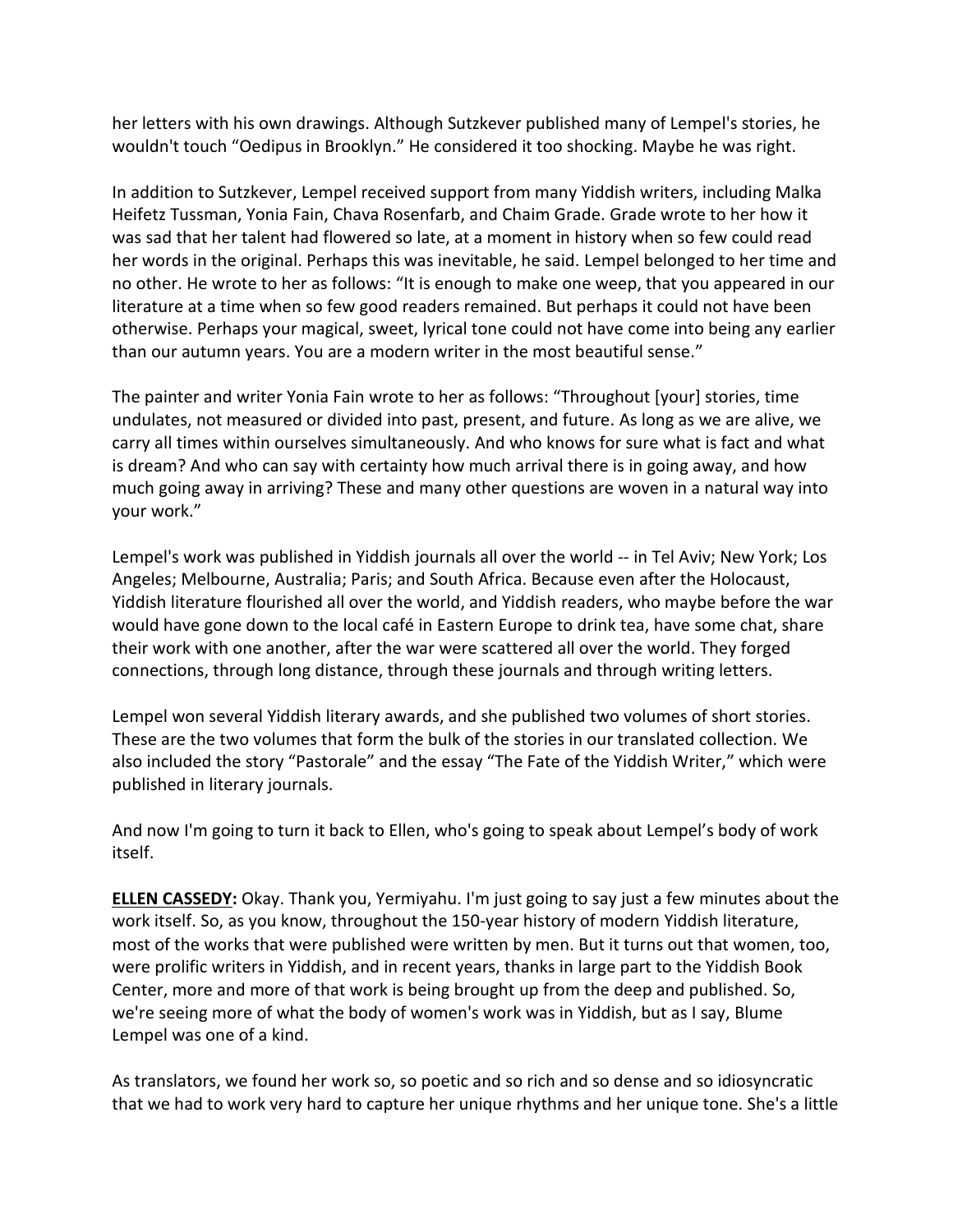unhinged you probably noticed and that was a challenge for us. So, let me say three things about her work.

The first one, which I'm sure you noticed right away, is, starting on page 1, is that the narratives in her work do not move smoothly from Point A to Point B. They can be jagged, they can be disjointed, they can be hard to follow, and kind of crazy. We thought about this for a long time, and we decided that this jaggedness is actually a carefully considered literary choice, a reflection of the disruptions in Lempel's own life and in the experiences of her characters, so it's an ingenious way to convey the unsettled and restless existence that she had experienced and that her characters experienced.

So, in all of her stories, you find her imagination moving back and forth freely between dream and reality. Sometimes you don't know whether you're in a dream or whether you're in real life, between past and present. Just about every story includes multiple venues. These stories do not stay still. We're in Israel, then we're in Poland. Then we're back in Israel. We're in Brooklyn, then we're in South Carolina, then we are abruptly back in Brooklyn.

And, in one of the stories, called "Yosemite Park," which takes place in Yosemite National Park, the narrator says this: "Sometimes a present-day experience becomes entangled with a long-forgotten event that once affected me. When past and present meet, the flash of the collision lights up the vanished era in full color."

So, I think that's a very important clue to Lempel's writing. Again and again, she'll take seemingly disparate and unconnected elements and put them together, sort of like constructing a collage, or a carefully assembled mosaic, and these disparate elements collide and produce light, and illuminate new truths. So, disjointed narratives.

The second aspect of Lempel's stories that is impossible to miss is that in nearly every story, women are front and center. Often women who are living on the margins of society.

So, we meet two women forging a friendship in the ladies' room at Penn Station. We meet a mother and son who are living with the squirrels, hiding from the Nazis in the forest. We meet an anti-Nazi spy who conceals herself behind a mask of carefully glamorous makeup. We meet a young woman who's lying on the table in an abortion clinic. A woman flying to Reno for a divorce. A middle-aged woman who's transported by erotic fantasies as she prepares for a blind date. A deeply religious African-American woman who is tormented by guilt after she tells a lie to save her son's life.

And, of course, there's the most taboo-defying story of all, "Oedipus in Brooklyn," the one we selected as our title story, about a contemporary Jewish woman, living in Brooklyn, who becomes involved in a sexual relationship with her son.

The sheer range of Lempel's subjects and settings is huge, and that's very unusual for Yiddish writers.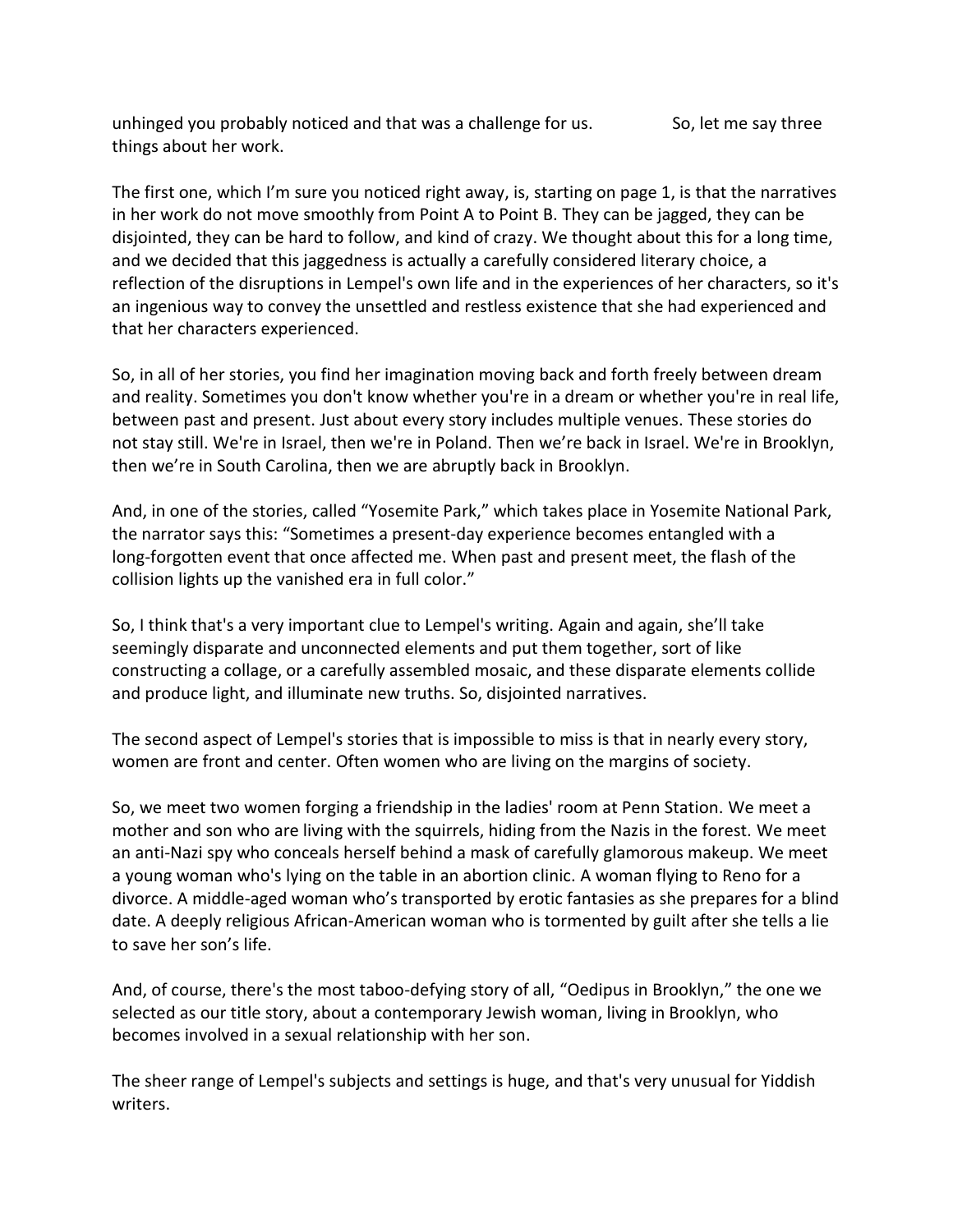There's a scholar named Jessica Kirzane and she has written a very insightful review of this collection, which you can see on the website that Jessica Parker put together on the Yiddish Book Center site. Jessica Kirzane notes that what unites these stories, despite their huge range of settings is their "intimate portrayal of the emotional and psychological experience of knowing that human beings are capable of horrifying acts of violence, and trying to live with that knowledge."

So, you have the disjointed narrative, you have the women in many different places, and this leads me to my third and last point about Lempel's work, something that Yermiyahu touched on: the seeming contradiction that Lempel was an intensely private person, her neighbors didn't know that she was a writer, her children couldn't read her work, probably just as well. She was a bit of a recluse, but at the same time, she fiercely needed to communicate, to write, to speak, to speak to us.

And Jessica Kirzane, says further: "The stories seem to bear the privacy of intimate thought that the author is hesitant to share with the world, and a sense of an urgent mission to make the most private experiences known, so that writing and reading become acts of survival in the midst of the unspeakable, the inexpressible."

So, you have these two opposite impulses—the urge to keep things private, and the urge to share very intimate things with the world, because the very act of writing these stories, and the act of reading them, helps us to survive the most unthinkable things.

So, finally, Yermiyahu and I learned from Lempel's letters that she always dreamed of having an English-language readership. For the most part, that didn't happen during her lifetime. But now, we're so honored to help that unrealized dream come true.

So, do take a look at the resources that Jessica Parker compiled for you on the website, and now we look forward to hearing from you.

**YERMIYAHU AHRON TAUB:** So, I think I'm supposed to step in and screen some questions? But I actually don't see any questions. Has anyone sent in questions yet? If you haven't, please do.

Ah, there's one, and it's from Jessica Parker. Yeah, this question is: Why did you choose "Oedipus in Brooklyn" as the title?

So as Ellen alluded to, and I think, yeah, as I also said, Sutzkever turned down "Oedipus in Brooklyn." He wouldn't publish it. But it was included in her collections. She was really proud of it. We felt that it was one of her most taboo-breaking, defiant, daring, artistically-accomplished stories, and for that reason—and, yeah, for that reason we chose to include it, kind of as a way of celebrating her courage, her daring as a writer, her insistence on bringing out her truth, and we felt that it was an important way to kind of celebrate those aspects of herself.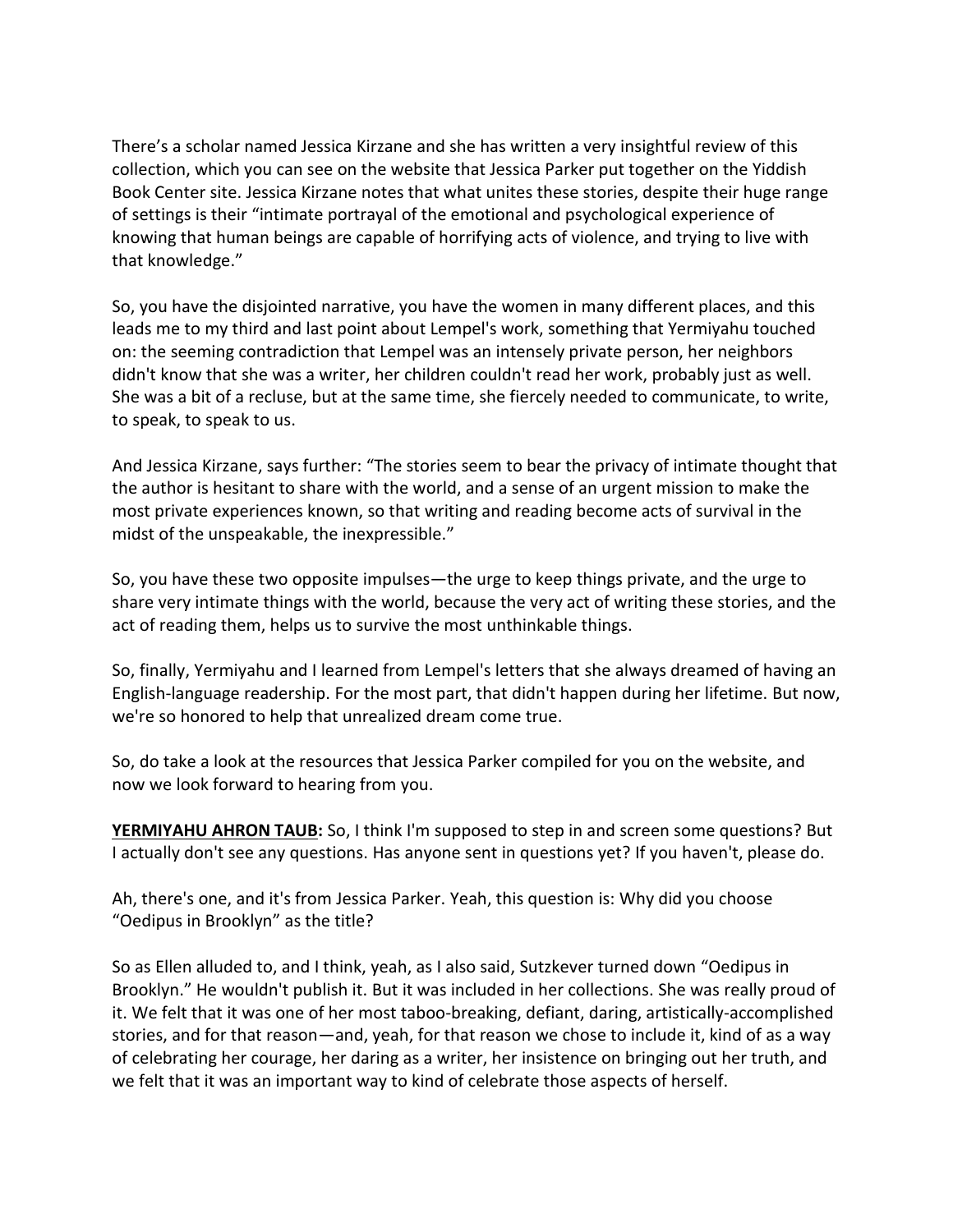We also liked the play of invoking the classical Oedipus with the kind of intimacy and familiarity of Brooklyn, and that tension was kind of present throughout Blume's work, where she takes something strange and juxtaposes it with two people sitting down having coffee. She'll invoke the cosmos and nature and, you know, the eons and eons of time, and still talk about getting the laundry done. So, it gives her work a kind of freshness, a kind of power. And, somehow, that title seemed catchy. It's also fairly easy to remember, I think. But, Ellen, you might want to add something to that.

**ELLEN CASSEDY:** Yes, I agree with everything you said, and, also, it kind of gets your attention, I have to say.

I'd like to take up the next question, which is, somebody asked: "There's a lot of autobiographical material in these stories, and the question is: To what extent did Lempel use her own life as a source in her fiction?" And I think that's a really excellent question, and one that was posed by many of her editors and readers over the years.

We have looked through her correspondence, and we find editors saying: "So, you lived through the Holocaust. So, where were you?" And so on. And, in fact, she didn't, and so there's a lot of invention in these stories, and however, I think she gets so close to the experience of hiding in a forest, or the experience of having lost a son and yearning for that little boy, that I think it's easy to think: "Well, she must have lived through those experiences." But, in fact, what she did live through was the experience of being a Survivor, and somebody who was off to the side of the most terrible cataclysm of the 20th century, and did not see it face-to-face, did not witness it, but lived with the burden of that for the rest of her life, and I think she carries that burden.

I think you see traces of that all through her work, and so it's sort of like she invents an idiosyncratic language through which she filters the scenes and characters in her stories, and the emotion is very, very much her, but the actual experiences themselves, not all of them actually were experienced by her.

She didn't get divorced. She, you know, did not hide in the forest. She never -- she did not go to Israel at the time when, as a young person when her friend was -- committed suicide -- those things were invented. She was not the mistress of a Nazi officer in Paris.

But, she was somebody who was very accustomed to hiding, and I think you see that theme of hiding over and over in her work, so that…you…she's not clear about what's really her and what isn't. She's really in there but not the exact experiences.

**YERMIYAHU AHRON TAUB:** Yeah, just to play off on that, I thought some of the invented brother felt very autobiographical about her brother Yisroel and the authorities coming in and tearing up the house, looking for him, for his militant activity. Some of that felt, given what we know about Yisroel, some of that felt a little more autobiographical. Also, the death of my aunt, about her aunt Rokhl, again we're conjecturing. I mean, obviously it's fictionalized but her aunt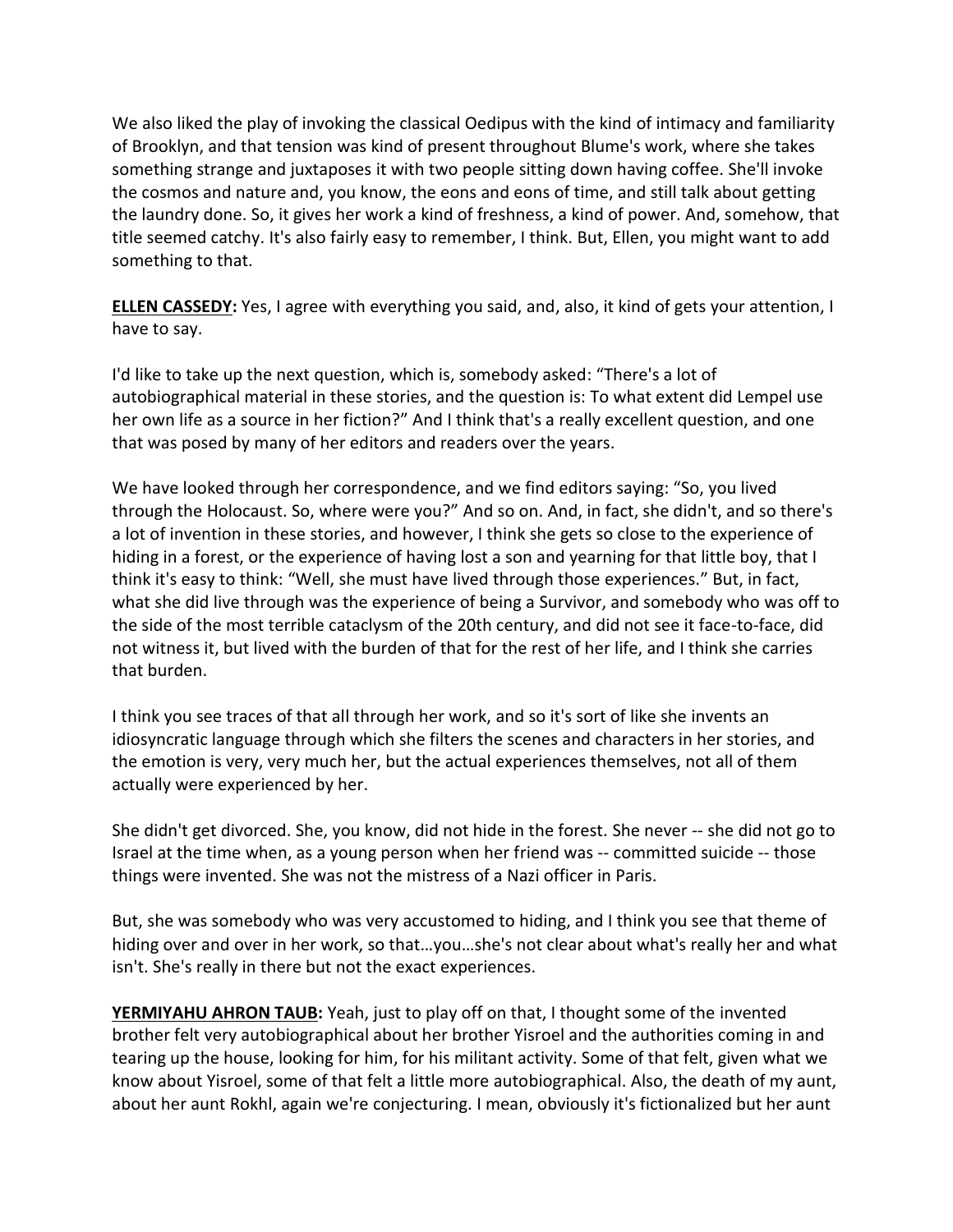did come to stay and it was in Brooklyn, so some of that also felt a little more autobiographical.

I think some of the invocations of the shtetl were…yeah, again, we're guessing. Possibly "Cousin Claude" was based on, Ellen, help me out, who was the relative, the cousin?

**ELLEN CASSEDY:** Well, the family adopted an orphan who was a nephew of Blume's husband who was left surviving after the war and he came over, I'm sure in a ship like that described in the story "Cousin Claude," and he joined the family. I think it's so interesting that she chose to tell that story from the point of view of one of the kids in the family, not herself, not the mother. And she really gets down into some very painful and intimate feelings that the arrival of this cousin must have evoked in the other children in the family.

### **YERMIYAHU AHRON TAUB:** Yeah.

The next question is: Is there any information about her marriage to Lemel? Was it a happy union?

Hmmm, I think so? Well, they didn't get divorced. Yeah, I mean, we don't know that much about the marriage. My sense is that he did support her. He did allow her to write, "allow."

I don't know how much of it he actually read or understood or was engaged with. I don't know if he was engaged with her as an artist. I do believe he helped her finance the publication of some of the volumes, possibly both. And I think they presented like a happy couple, but, Ellen, you might want to add to that.

**ELLEN CASSEDY:** Well, I would direct your attention to the stories "My Friend Ben" and "A Snowstorm in Summerland," which talk a little about…and also "Cousin Claude." There's little hints of a husband there. Rather grumpy thoughts, I would say. And the…I think "Snowstorm in Summerland" is a wonderful little gem that talks about this really grumpy, argumentative couple driving to Florida for the winter, and they get caught in a snowstorm, and the husband is kind of just scolding the wife, you know, "You're such a daydreamer. You're always thinking about poetry. Why don't you pay attention to the road?" and so on. And my guess is that those comments were things she had probably heard.

We also…I would like to urge you to read, or look at, a transcript of a video of Lempel. She's sitting in her backyard, speaking in Yiddish to an interviewer, Itzik Gottesman, and there's an English translation, as well. And she says that she can't write a word when her husband is in the house. She has to have complete solitude, and when he's around, she just feels constricted, and she just…she has to wait for him to leave before she can begin expressing herself. So, I think it was probably a complicated relationship, would be my guess.

I would like to bring up somebody's question here. "Her children couldn't read her work, maybe that was a good thing. Were they curious about their mother's writing? And do you think her writing is cathartic and supposed to be painful for the reader?"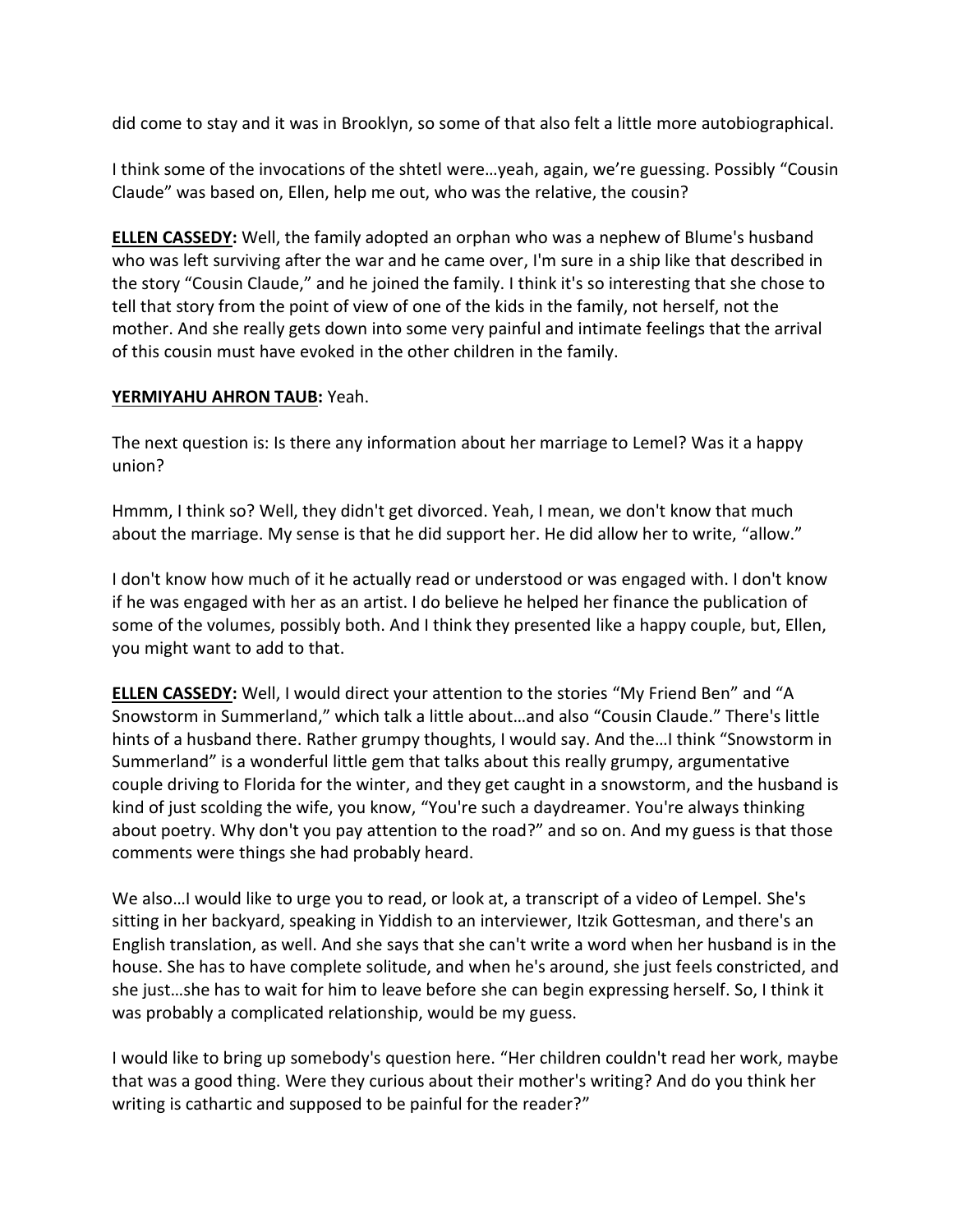I think -- I don't know whether the children were curious, and the reason I said "a good thing," is, I don't know, how would you feel if your mother, if you were a son and your mother had written a story called "Oedipus in Brooklyn" when you were in your 30s? Yeah, it's very loaded, sensitive material that I think is full of pain, and I think it was definitely cathartic for her to write, not just to vent, but to shape this material into something that was really artistic and that communicated so much about who she was, how she felt, what she had been through, to her readers, so I think that was maybe something that she didn't want to share with her children.

We've spent a lot of time thinking about why she wrote in Yiddish, even though she spoke English, and she also could speak and write French. She continued writing in Yiddish and was one of the very few writers to continue doing that all the way up through the 1990s and that was a choice that connected her to her past, to her brother, to those she had lost, and also, I think was something that possibly gave her a kind of shield from the people around her, the people she knew, and gave her that sense of privacy and aloneness that she needed to express herself.

**YERMIYAHU AHRON TAUB:** This next one says -- this is from Michael? Yeah. "I've only read a small portion of the stories. I read a few I did not care for and especially did not like 'Oedipus,' sorry. Does anyone recommend some of the other stories to read?

### Well... [Laughter]

I mean, these are stories that we all, you know, we all loved and we culled them down from two volumes. There were a whole lot more, so we had a lot of back and forth about the merits of each. And we recognized that some were more daring, some were more demanding literarily on the reader.

I mean, I think, as a whole, I really hope that her stories enter, you know, this thing called the Jewish canon because I really do feel like they were that worthy. I felt like "The Death of My Aunt" was really extraordinary, the kind of emotional intensity of it, the kind of haunting imagery. I feel like "Even the Heavens Tell Lies" was amazing. "Pastorale" was really powerful. So, yeah, I mean, I think you kind of have to go through all of them.

Some of them might speak to you more than others, but we sort of feel strongly about all these. One person wrote to us about she liked "A Yiddish Poet in Paris" the most. That felt to me like the most conventional, in some ways, like, maybe harkening back to Zola or 19th-century realist tradition, and maybe that would be a good one for you to check out.

#### Ellen?

**ELLEN CASSEDY:** Yeah, it's hard to find a story that is not twisted and painful, so I think that she interweaves beauty into a sense of menace and danger and dread and you can't pull them apart, so this is strong stuff and it's not for everybody, so I can understand why one would be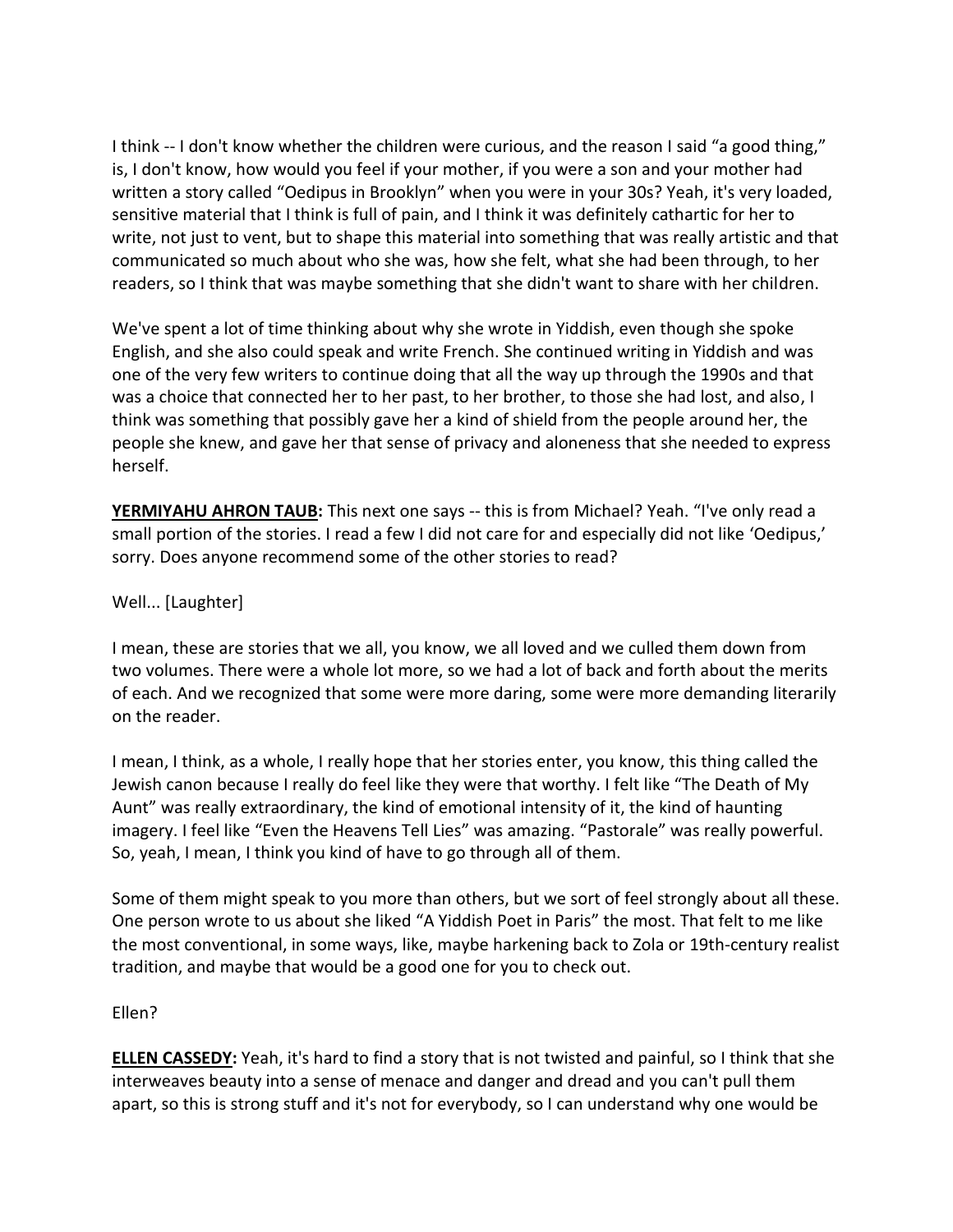turned off by "Oedipus in Brooklyn" or any of the stories, really. But I found them very mesmerizing.

I'd like to move on to another question, which is that somebody went looking for her novel, which is called *Between Two Worlds*. It was translated into English in 1954, I believe, and in there, you can see two of the Paris stories in an early form, as our reader points out.

And the reader, the participant here in the Book Club, was struck by how her short stories are very unlike this work, this novel, and says that she thought the novel wasn't as good, and did we agree, and why was that?

And I do agree. I think that the novel is kind of cartoonish, whereas you cannot say that about her stories, and the novel was written before what I might call her breakdown, after she found out about -- really absorbed the reality of the Holocaust, and Yermiyahu talked about how she spent several years really in a bleak depression and, coming out of that, she was urged by her friends: Take a new tack, turn over a new leaf. Don't try to write an exciting, dramatic novel. Write from the heart. Write about how you're feeling now.

And so, then what came out was these very jagged, these very crazy, one reader here is talking about PTSD. I think that I would agree with that. And so, we're seeing this very raw material come out, and I think it's more arresting literature than the novel, so I would agree with you there.

So, somebody says that she could sympathize with both of the twin sisters in that story, and that she could sympathize with both of their opposite attitudes, and so could the author, and that came through, that they were sort of two sides to the same coin, and I agree with that. I think that's a very good observation, that one sister was filled with rage, and a desire for vengeance after the Holocaust, and the other was a quiet soul who lived a quiet life and was kind of devoting herself to keeping body and soul together in a sort of very modest way, and they were twins. They were two sides of the same coin, I would agree with that.

Ahron, did you want to --

**YERMIYAHU AHRON TAUB:** This next question is: "As translators, how did you set the tone for the work? Did you emphasize putting forth the true Yiddish word meanings and how Lempel sounds in Yiddish? Or did you allow yourselves more freedom by expressing meaning over writing style?"

So that's a really interesting question, and I think it kind of gets at the heart of our creative process, our translation process, which had challenges, but I think ultimately in the end it was really fruitful.

I think I was kind of a little more wanting to stick closer to the text, but Ellen, you correct me if you see this differently. And Ellen was like: "Well, it has to work in English." So, we had a lot of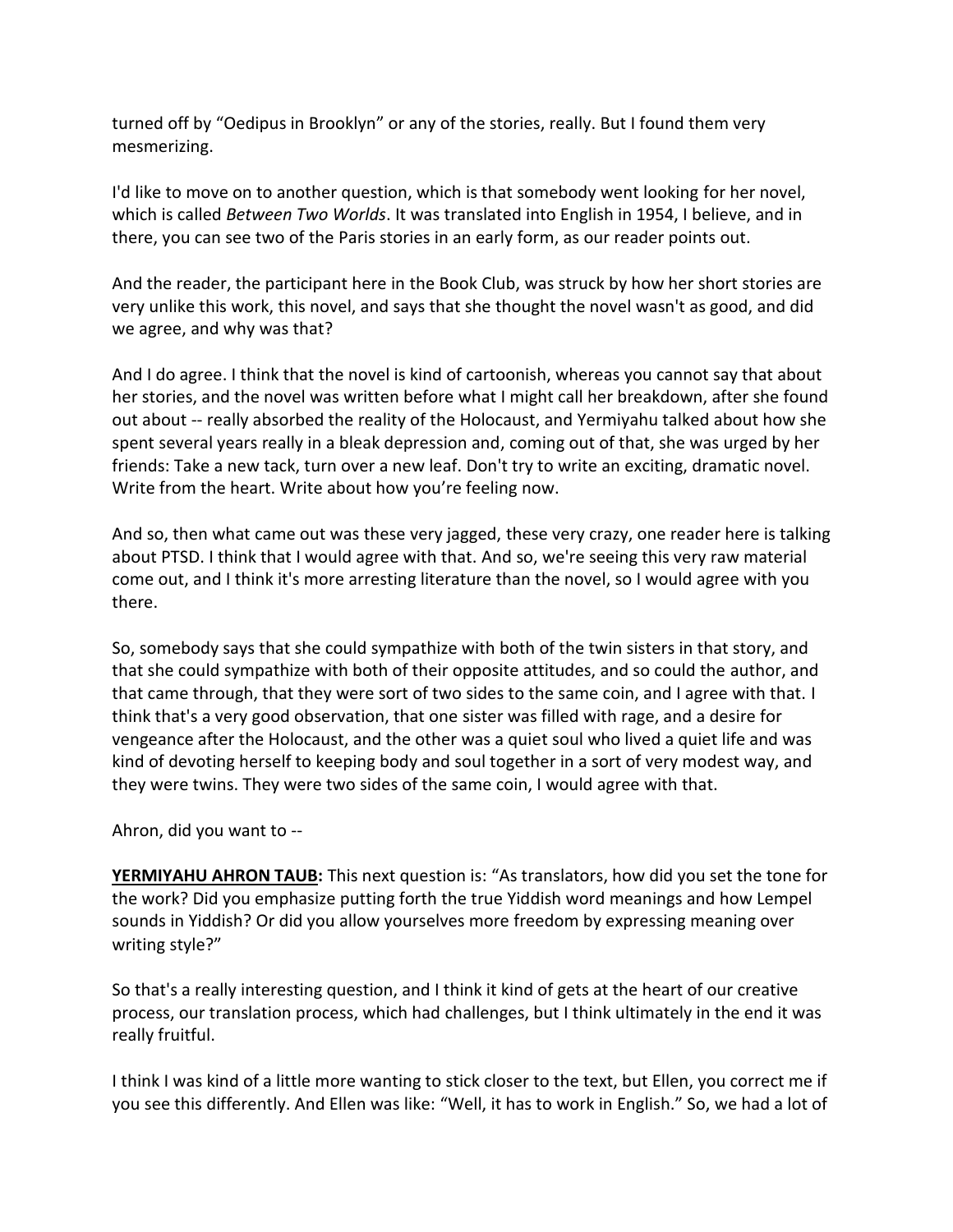back and forth around that. And, I think in the end, we came up with something that both honored the original Yiddish, but also made sure that it worked in English.

We tried to keep the kind of lyrical flow of her language. We didn't try to mess too much with her sentence structure. We just tried to make sure that it worked in English.

There was always the question of, you know, what to transliterate versus what to translate. "Shabbos," "Sabbath." In general, we tried to make it as accessible to the reader as possible. But, yeah, in some cases, like for example, in dialogue, where "Shabbos" appeared, I think we used "Shabbos" in dialogue but not in the actual text. There wasn't that much dialogue in the stories. There's some, but -- so, yeah, that's what I have to say about that. Over to you, Ellen.

**ELLEN CASSEDY:** Yeah, and somebody's asked us to give an example. Let me think. I know that we spent hours sitting at my dining room table fussing over every single word and we came at this from very different standpoints. I grew up in a household where there was a stack of dictionaries in the dining room, and we rarely got through a meal without consulting at least one of them, and sort of the nooks and crannies of English were really, really valued in my family of origin. My mother was a writer, and we just -- we could go off forever talking about usage and spelling and ungrammatical things that our teacher had said that day and so on.

Whereas Yermiyahu had grown up in a, you know, steeped in Jewish languages, and so this made for a very vibrant connection between us, and, you know, I think something that the Yiddish Book Center Translation Program is very, very good at is sort of yanking you away from the original language and really pounding into your head that your loyalty must be to your English-language readers. That's your target language, is really where you belong, and so, for example, the workshop leaders in the program often don't know Yiddish. They're expert translators in another language, and so if you feel like saying, "Oh, yeah, I know what you're talking about, this Yiddish usage," no, that doesn't fly with these instructors, so it really forces you to really, really ask yourself, "Does this work for an English-language reader?"

I wish I could think of an example. But, for example, if you -- you have to tear yourself away from just translating word-by-word-by-word, and I feel that it's an actual triumph if you can express an idea where what was a verb has become a noun or an adjective, and if you really can kind of dance with the English language, that's what you want to be able to do, to feel that you're writing in English, but you're channeling this other writer.

**YERMIYAHU AHRON TAUB:** Yeah, and I actually find that it takes sometimes, like, three or four sittings to actually get the Yiddish out of your English translation, and yet still convey the Yiddish. Like, I'll go back and I'll see things like, you know, in the Yiddish, it will say "*gey ton epes*," "go do something." In English, do you need that "go"? Do you really need it?

In Yiddish, there will be "*zikh aleyn*," like "she herself," this emphasizer "*zikh*." In English, do you need that "herself"? You know, there are all these things that are very common in Yiddish that in English you really don't need them. And in fact, they kind of feel like Yiddish signifiers. It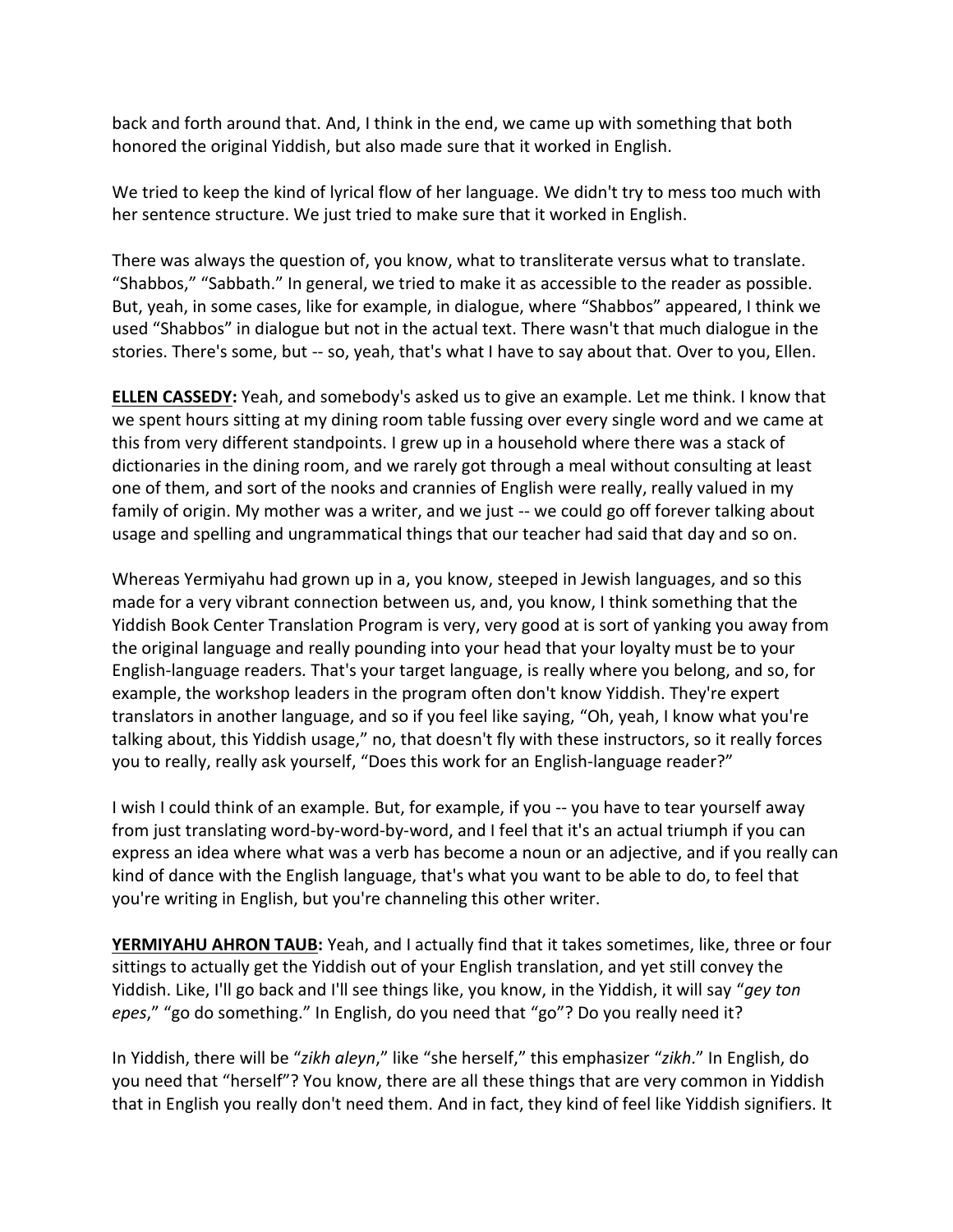takes a really long time to get rid of those, like, to really make it into a flowing English. Sometimes I don't even see it. Like, yeah, like, I don't even see it and actually having a workshop leader who doesn't know Yiddish can be really helpful because they're bringing their critical outsider-ness to the text and they'll think of things, you know, like, I think we had the word in my recent workshop, the text had the word "*palats*," so I translated as "palace." And his name is Bill. Bill Johnson said, "Well, in English 'palace' is really for a king, for royalty." And so then we debated about whether to use "mansion" or "manor house" or all these other things.

What was the other thing? Oh, in some plays I translated recently someone really objected—I translated "*bobe*" as "granny," and people felt like a Jew would never use the word "granny." She really objected strongly. She felt like it should be "grandma" and I tried to remember, like why did I pick "granny" as opposed to "grandma"? And I think I was trying to convey some kind of archaism, like another era, not quite archaic but another era so all those decisions, literally, come into play every line, every text, every sentence, they're always being struggled over, negotiated. How much is too much?

What was another objection? "*Mincha*," someone said, which I translated as "afternoon service." Someone in that audience really objected to that. Like, they felt it was just too clunky to use afternoon service, and that I should have used "*Mincha*," and then comma, "afternoon service." Anyway, people have very strong opinions about these things.

**ELLEN CASSEDY:** These are the big questions. Yes, this is where it gets really fun.

What we did was we read through the whole -- both of her collections, and we made our selection of what we thought were the best ones, the ones we wanted to include, and then we fought that out, and then we fought out the question of who would take the first crack at each one. And once we did have a draft, then that draft would go to the other person, and then we would literally sit there and go through every single word, every single phrase, every line, and it was just fantastic to just get down in the dirt of the English language, pulling it over from Yiddish was wonderful.

So as far as footnotes go, footnotes are kind of frowned upon in literary work. Some writers use a glossary. I don't think we ended up doing that.

I tend to think -- and people sometimes say that Yiddish has a reputation for being untranslatable. I've heard one writer say that, in fact, that's really not true at all, and where that came from was that a lot of us grew up with people who had come over from the Old Country, and their English never really got that great, and so when you ask them, "Well, what does '*schlemiel*' mean?" Or "*bupkes*," or some other word, they couldn't really put it into words, they couldn't really give you the full meaning of that word in English but it's not because nobody could have but they couldn't because their English wasn't good enough and so from that we got this idea that Yiddish is just so expressive and has so many feelings and things, it just could not be put into words.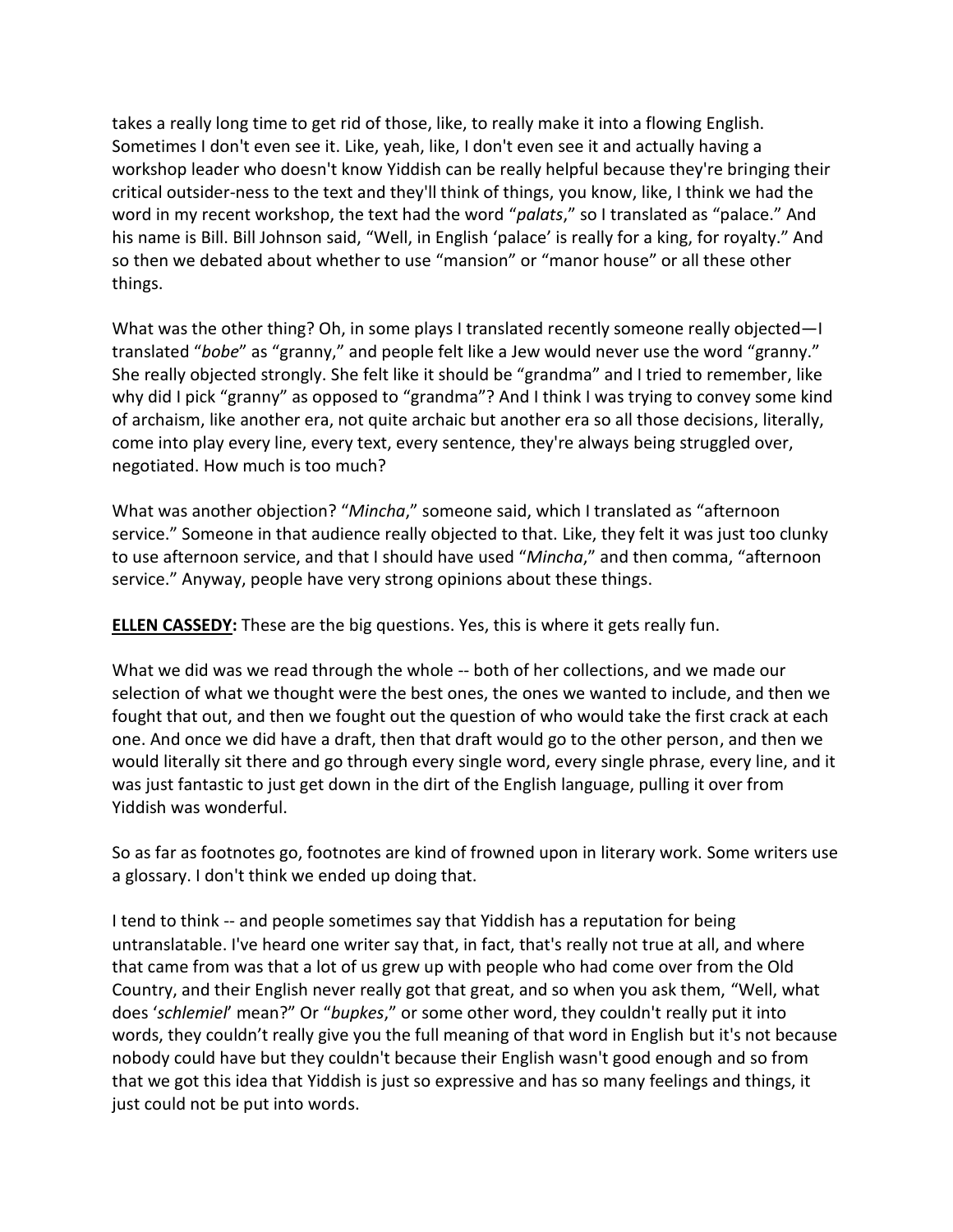Well, as translators, I think we really don't believe that and we believe that you can put those concepts into English words and that's the challenge, and that's what's so great about it.

**YERMIYAHU AHRON TAUB:** Someone says, I think it might have been Bialik, "Reading translation is like kissing the bride through the veil." And, we say to that, well, but then think about the veil, think about the lace of the veil. Think about the quality of the veil. I mean, you can have a great veil, so, yes, it's not the original, but it can be amazing in its own way. And, you're shining a spotlight on an author. You're bringing an author out to a wider audience. You're creating a tension around an author who otherwise would not have had that. So, yes, it's not the original, but what an amazing act the art of translation is.

**ELLEN CASSEDY:** And I think, Yermiyahu, you yourself once said to me that it's all translation, that writing itself is translation. It's taking your own experiences, your own whatever yourself and putting it down on paper, or whatever we use these days, screen, and that that in itself is an act of translation and then to get that work over into the mind of a reader or many different readers is also kind of crossing. So, it's not all that different from literature, in general.

Let me see. Somebody brought up the point that the work left her breathless. Seemed like such unique work of creative genius, incredible, required days to digest emotionally.

A number of people have said that: Don't read these stories all at once, don't try to. Read one, and let it sink in, and then go back when you're ready for more, and that this participant also said that she just wanted to wait a few days for the next story to lengthen the richness of the experience. She says that they were almost like prose poetry, and is her poetry style similar and have you translated any of her poetry?

Prose poetry, I definitely agree with that. I think that she really makes every word count, and that's what poets do. And she also, I think she has a -- she has sort of a private vocabulary of certain images that come back again and again, like glittering gems and facets of jewels with light coming through them, and snakes in the grass and so on, these things come in and out again and again.

Her poetry, we looked at some of it, and it's not the same. I don't know if you would feel the same, Yermiyahu, but as far as I was concerned, it's not particularly sensuous, and it's not elaborated the way her prose is. It doesn't feel like rich and layered as much as more spare, I would say. Would you agree with that?

**YERMIYAHU AHRON TAUB:** I would agree with that, yes, absolutely. I just want to go back to the footnotes question. I feel like in this text, footnotes weren't really that necessary. But in the work I'm doing now, as a fellow at the Yiddish Book Center, there's a whole lot of things that could -- that need something. Like, maybe it's not a footnote, maybe it's a glossary, as Ellen said, but you're looking at, you know, tons of Jewish religious terms, Jewish religious texts, Jewish religious customs, and then also Polish history.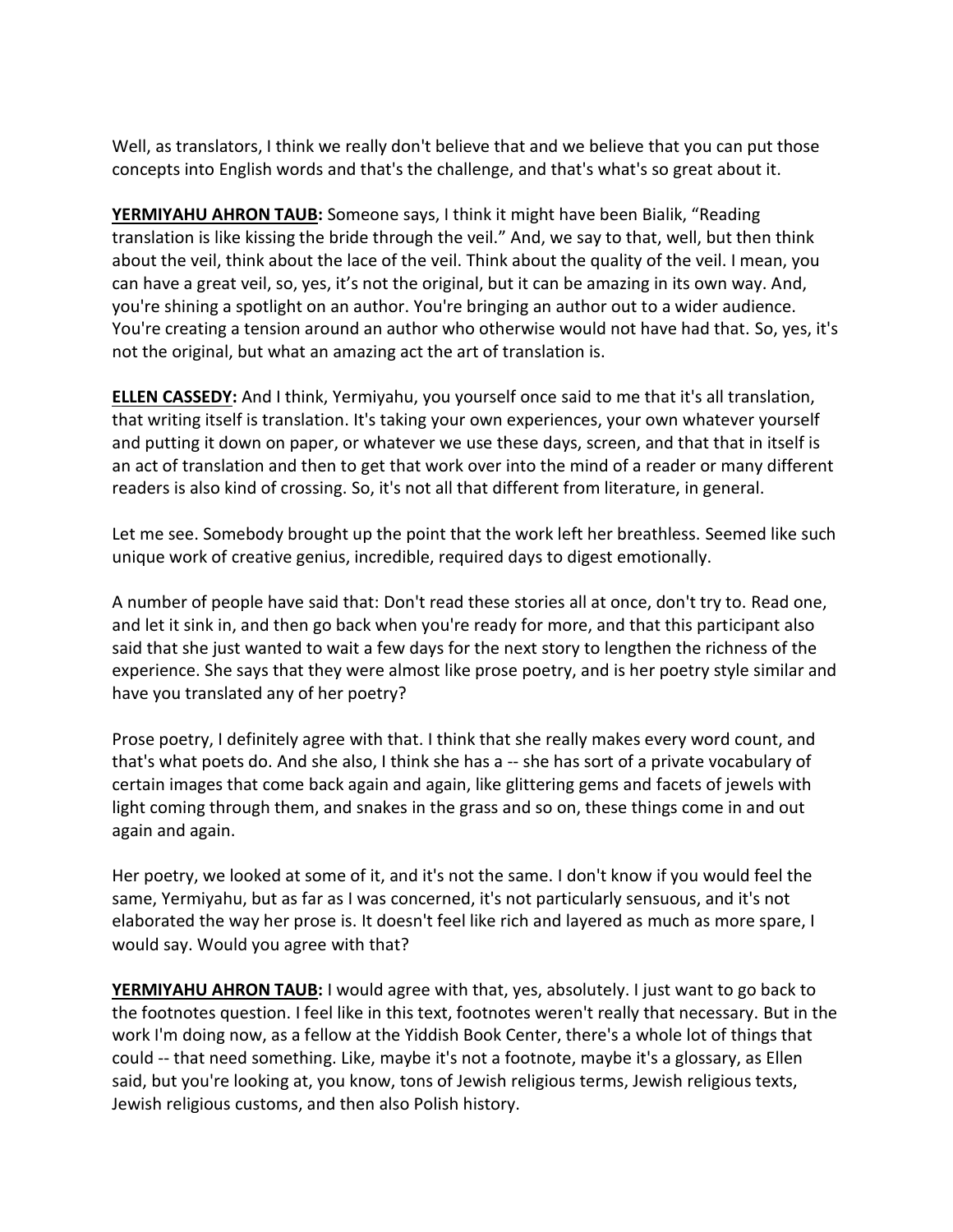So, who was the Premier of Poland and who was the Governor and who was the leader of the army? And what region did Jews flee to? And why was this important? There's just a lot. There's a lot of history, culture, religion, and so I'm going to need to strategize. My mentor in the program says she's not a big fan of footnotes for translation, but if you've got glossary and the reader needs to constantly go to the back of the book, is that kind of like too arduous a reading experience?

So, these are all things that come into play. As a translator, yes, you could say well, people could just Google it, but you really want to keep people in the text. You want to keep them immersed in this world that you and the author have been creating together, and if somebody has to go look something up in Wikipedia or Google, the spell can be broken.

So, I think the question of footnote is tricky, and I think it depends on the text, and what the text needs. Actually, now that I recall, one of the readers of this said, you know, his students wouldn't know who Maria Callas was. They just don't -- students today just don't have that knowledge. To me, Maria Callas seems like general knowledge, like you wouldn't have to. So those are all things that come into play.

**ELLEN CASSEDY:** Yeah, I mean, I think that always happens, as "*di goldene keyt*," "the golden chain" stretches on, passed from generation to generation and there always things that get left behind and new things that are revised.

Let me talk about that question a little bit in the next thing, the work I worked on at the Translation Program which is the work of Yenta Mash, and she was a writer who was born a little later than Lempel, not too far away, like, maybe 20 miles away in a place that's now in the Ukraine, and she died in 2013 in Israel.

So, her -- she was born there. She was then exiled to Siberia. She then came back to what became Soviet Moldavia, now Moldova, and she then immigrated to Israel in the 1970s, so it's a huge, huge range of places that she lived in over the course of almost a century.

So, in that, there's a lot of friction of different cultures. She's always arriving at a new place or leaving that place and going to another place and dealing with a new language and assimilating, and trying to cope with a whole new place, and new laws and new this and new that, new regimes. And so, it's, it's -- she's a very different writer from Blume Lempel, and her writing is much more sort of straightforward, thank God, and traditional, while she's jerking you around from this place to that place.

But -- so one of the questions was: There's a lot of history there that most people aren't going to know, so one thing I decided to do was to move the introduction, which has a lot of this history and explains where she's coming from, to the end of the book. So instead of having to plow through that at the beginning, the reader is just immersed immediately in this very evocative story about a young woman coming back from Siberia and going back to her town,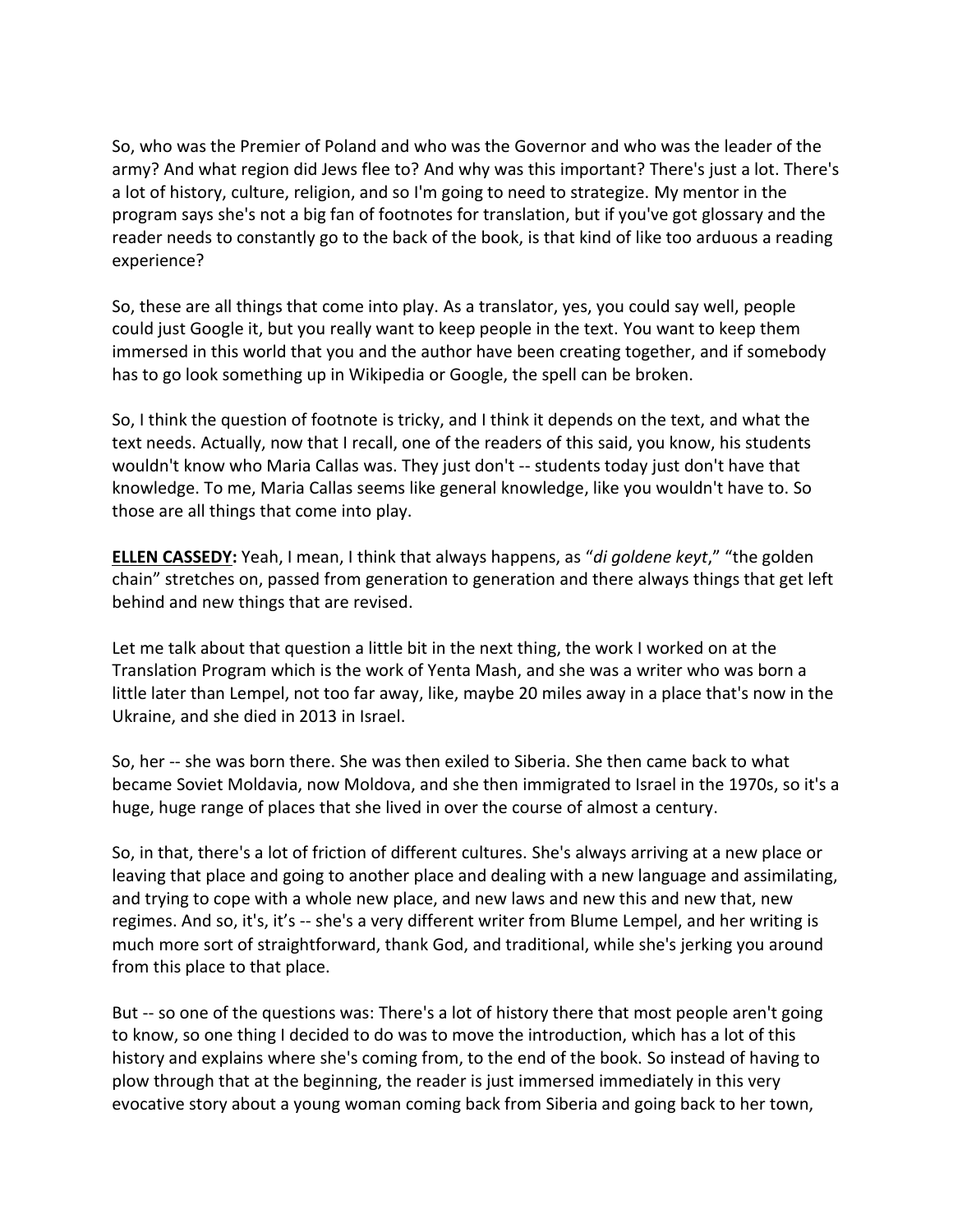which has been destroyed during World War II, and I just felt that getting involved in the actual writing, and what was compelling about the literature, was really what was most important.

And the reader isn't going to understand everything, but I just felt like, okay, read it, and then you can find out the answers to some of these questions. You're always welcome to flip to the back of the book, if you want, but I really devoted myself to keeping a reader on the page and in that place, and I think one of the things that her characters are always going through was not understanding: What was this person saying? And what's happening? What am I supposed to do next?

And so, I thought: It's okay for readers to be a little, at sea a little bit. That actually adds to the experience a little, so I didn't use footnotes and I used some foreign words in there, words that were foreign to the characters, and sometimes just left them that way. And I think that gives a flavor of what the characters were going through.

**YERMIYAHU AHRON TAUB:** Well, one of the things we did was we left all the French as French, because the French appeared in Yiddish, in Yiddish letters. So, I mean, that's another important thing to remember, is that, you know, English was her third language. It's Yiddish, French, and then English. So -- well, arguably she had some Hebrew too from religious life, and that kind of leaving that kind of taste of otherness, and actually I think Leah Friedman wrote about this in her essay where the French becomes "the Other," it's kind of one of her narrative devices, and the dominant language actually given the language of the speaker becomes the Other, so it's kind of this subversion of the Yiddish speaker's relationship to the dominant language.

Someone mentioned if you publish a Kindle version, things like that can be hyperlinked.

Yeah, that is very true. And that is something to think about. Certainly electronic text, there's a lot of things that can happen.

I actually think footnotes are interesting to me, because it's a way of getting into the mind of the translator. It's a way of seeing what the translator thought was important for the reader. It's interesting to see how the translator structured the footnote, how the translator distilled the key points of a certain concept.

So, for example, the character in one of the memoirs, Rachmil Bryks, he meets a Bundist. So, do we assume that general readers know what a Bundist is? I feel like people in this audience, on this webinar do. Who knows in whose hands this book will fall? So, yeah, eventually he or she will find their way to what a Bundist means but you might, you know, want to explain that.

**ELLEN CASSEDY:** For a change of pace, someone asked about the story "Neighbors Over the Fence," and whether that's a happy story or an extremely lonely story, and what do we think?

I think there's a definite connection between the two neighbors that's made, which is very touching. Maybe they connect over their loneliness, maybe? That they share their experience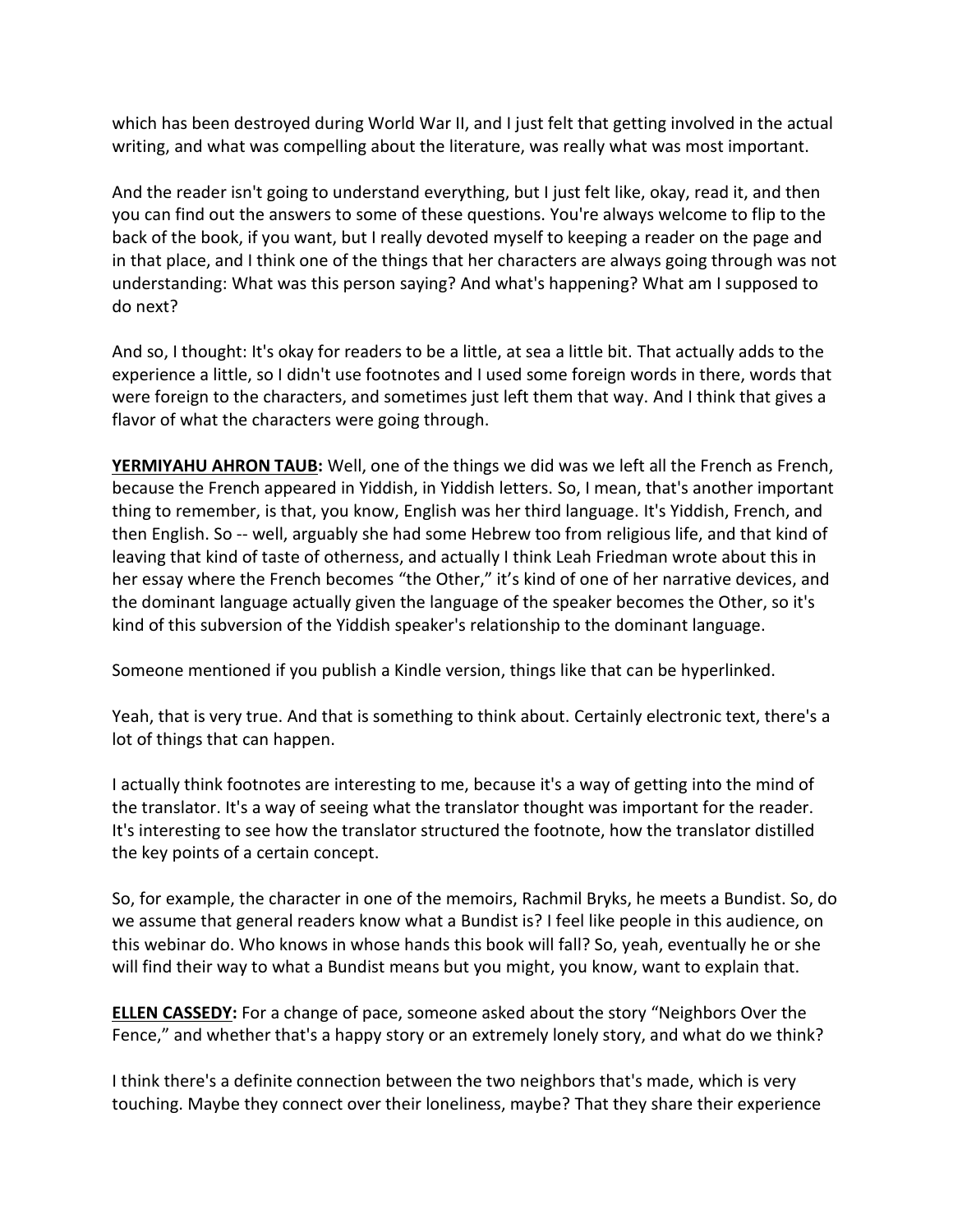of loneliness, and that is a connection between the two of them, so you get both the loneliness and the connection at the same time. There's definitely a lot of loneliness in there, but I think even the way it ends, you know, "Go along, Ms. Zagretti. We'll talk again another time." They're going to talk again.

**YERMIYAHU AHRON TAUB:** That was actually one of the most hopeful first stories, I thought. Are we stopping? Are we going over?

**ELLEN CASSEDY:** Where's Jessica?

**JESSICA PARKER:** I'm here. Sorry. Hi. I would say we should wrap up by 9:15, so maybe 10 more minutes of questions, and then I'll do a quick wrap-up for the last 5.

**ELLEN CASSEDY:** Okay. Somebody talks about how just a little footnote about what the word Bundist means is not enough, but I think that's why you read that book, to find out more about a Bundist and if it's not really central to the theme of the book, well, then, find that out another way, would be my view.

**YERMIYAHU AHRON TAUB:** Okay. Yeah, it's not central. It's not unimportant, but I wouldn't say it's central. He happens to meet him on the road as he's fleeing the approaching Germans. So...

**ELLEN CASSEDY:** So, somebody has asked, has said that French gets retained in the text in English-language text but not Yiddish so French is a more powerful language than Yiddish and a more privileged language and so is there a case to be made that keeping more of the Yiddish flavor and some of the Yiddish words in the text is a good idea? And also, to indicate the language mixing that's typical among Yiddish speakers? Because Yiddish speakers always knew other languages, too. They were always living among people who were speaking different languages so it was always one language among many. So, to honor both that mixing and honor Yiddish itself, a case can be made that you should keep some of that favor.

I feel that -- I think we thought of Blume Lempel as kind of a world writer, or a member of a sophisticated literary class, or group, more than some writers whose intent is really to give you that flavor. Like, Sholem Aleichem would be a great example of somebody who just wants to pile it on and tell you exactly what it felt like in that shtetl, and, of course, had a more universal view and perspective, as well, but just giving you that delicious sense of the shtetl was really what he was about.

And, I don't think that was true about Lempel. It's true in a few stories. I particularly love the story "Waiting for the Rag Man," where the little girl, waiting for her mother for most of the story, and pressing her nose up against the window pane waiting for her mother to come home and dreaming and looking out into the darkness and so on, and that really gives you a sense of shtetl life, but many, many of the stories that's not what they're about. They're about the big city, they're about Paris, they're about New York, Yosemite Park, or Brooklyn, and they're not intended to carry you into that small town.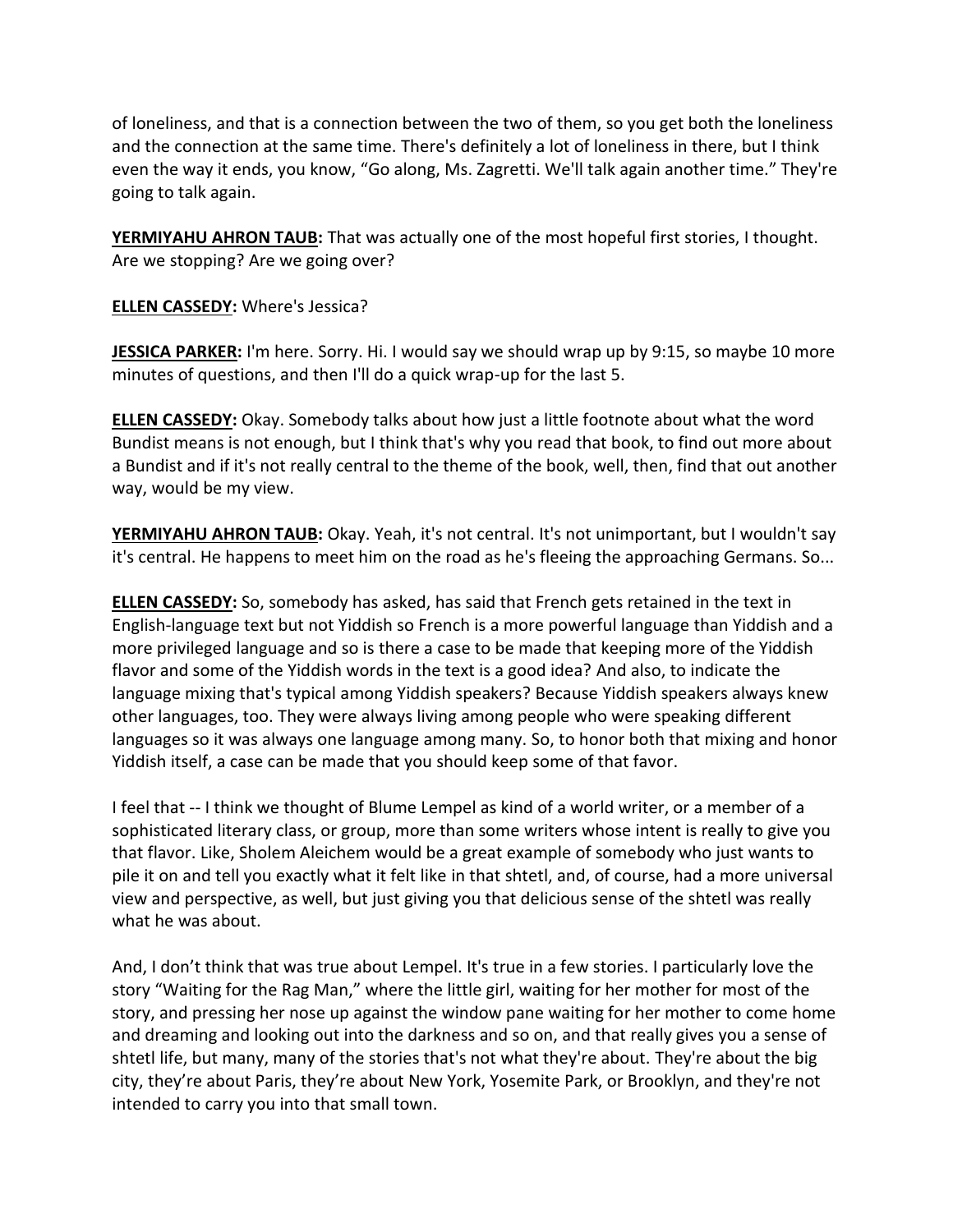So, I think it depends. I think a case can definitely be made about some literature and I didn't feel it so much about this literature.

**YERMIYAHU AHRON TAUB:** Yeah, I would agree with that. I would always want to think about: Is there a way of conveying the flavor, the atmosphere that is in English? Is there a way to convey those concepts, but in English, without having to resort -- To me, throw a sprinkling in for color seems like a very obvious crutch. Again, I wouldn't say never, but I would say sparingly. You really want this to work in English. You want this to work as an English-language text. You want to transport the reader and convey Yiddishness without necessarily, you know, bludgeoning you with, like, fun Yiddish terms.

Yeah, I just -- it would not be my first choice. I think in some cases it's needed, and some cases it could be enriching, but I think -- I mean, maybe if it was, yes, specifically talking about the immigrant experience and the struggle of the immigrant to master languages, or moving between two languages, where it's really honing in on that struggle, then it might be useful and I would also look to the author as a guide. Like in Yiddish writing you'll often see English words in Yiddish letters. The author is trying to tell you something.

The book I'm translating now, there's a ton of Polish in Yiddish letters, like in Hebrew letters, so that's a message. What is the author trying to convey there? In those cases, I would listen. I would try to follow the author, take the lead of the author.

**ELLEN CASSEDY:** So maybe we could end with just taking up maybe one story and some of the questions that have come up about that.

The story about her invented brother, "The Imagined Brother," is one that I think to me seemed the most like what somebody said about PTSD, where the story just -- it's so abrupt. First, you're going along pretty standardly, and people are knocking at the door. The brother is in hiding. He's escaping. And then there's this, just, break at the end where it just spirals off into a kind of a fairytale about his girlfriend and her torture at the hands of some bandits and so on, and it's just jangling and kind of crazy, kind of insane.

And I guess I felt that the pain of her yearning for her brother, who she had idolized, and her having lost him was expressed in this very dark thing where it starts out sort of in the mindset of a little girl and then it progresses on into real horror.

**YERMIYAHU AHRON TAUB:** Yeah, I don't think -- I mean, again, we're just hypothesizing but I don't think she ever fully recovered from that loss, especially so close to liberation. I think that was one of the central traumas. I mean, she had so many. Her father, her mother dying young, she was really -- she really had to rebuild herself from the ashes, so many ashes, like, personal ashes, the ashes of her people, and just kind of insist on finding her way into art as a way out of trauma, as a way out of such cataclysmic loss.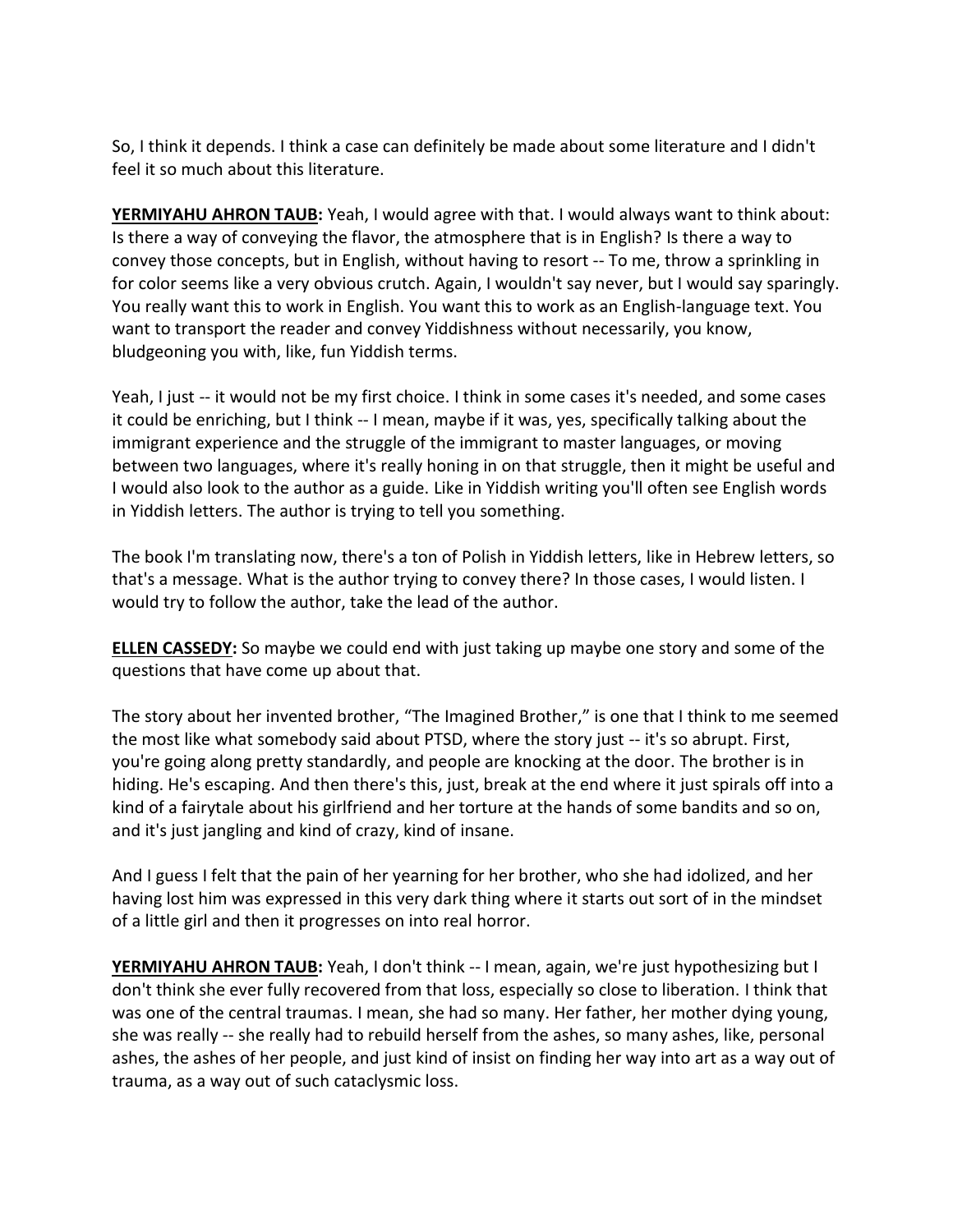And she insisted on her way. She insisted on sitting by that window and the typewriter when her husband left the house, and finding her way into -- I don't know if "healing" is the right word, but a kind of wholeness, a kind of fullness, insisting on her place, despite her reclusiveness in Yiddish literature, in getting her word out. She was fiercely committed to getting her writing out. As much as she hated self-promotion, we found in her papers lists of all the people she sent her books to.

Someone asked if she got any negative -- if there was some negative feedback. She didn't save too much of it. She got a lot of really high-powered fan mail, I mean Malka Heifetz Tussman. She corresponded with Chava Rosenfarb for many years, they became close friends. We've already talked about Yonia Fain, Chaim Grade. There were others. She worked with some really important editors on getting her books out. Binem Heller, the great poet, Yakov Shargel, so, she really forged connections and people saw her. I met Alexander Spiegelblatt before he died in Israel and talked to him about this project and he just could not stop singing her praises. He remembered her strongly, he remembered getting her submissions and she was, she really was adored. She really was celebrated in the Yiddish world and so it's just -- yeah, it's just so exciting to bring this out to others.

**ELLEN CASSEDY:** Amen. Thank you for these wonderful questions. Very stimulating to us, and feel free to be in touch with both of us. Our websites are -- you know, you can reach us there, and do look at the resource sheet that Jessica put together, because it's just chock-full of wonderful, wonderful things.

**JESSICA PARKER:** Thank you both so much. This has been an incredible asset to our Book Club this year.

You know, to be honest, when we selected it, we weren't sure what people would make of it, and we're just so thrilled at the level of engagement around it and how many people have genuinely loved it and also genuinely disliked it, but really gave it a try and learned something from it in the process, and to hear from the inside about the process of translation is remarkably valuable, and from my point of view, I just want to share that I call my grandmother "Granny," so it is something that some Jews do.

**ELLEN CASSEDY:** Do you have an English background?

**JESSICA PARKER:** South African, so maybe --

**ELLEN CASSEDY:** British, British Empire.

**JESSICA PARKER:** Exactly, British Empire. I'm Canadian, so my Granny is "Granny." And I like footnotes, so now you have my opinion.

But I want to thank Ellen Cassedy and Yermiyahu Ahron Taub for sharing so much of their time and expertise, including sharing the interview excerpt of Blume Lempel with Itzik Gottesman.